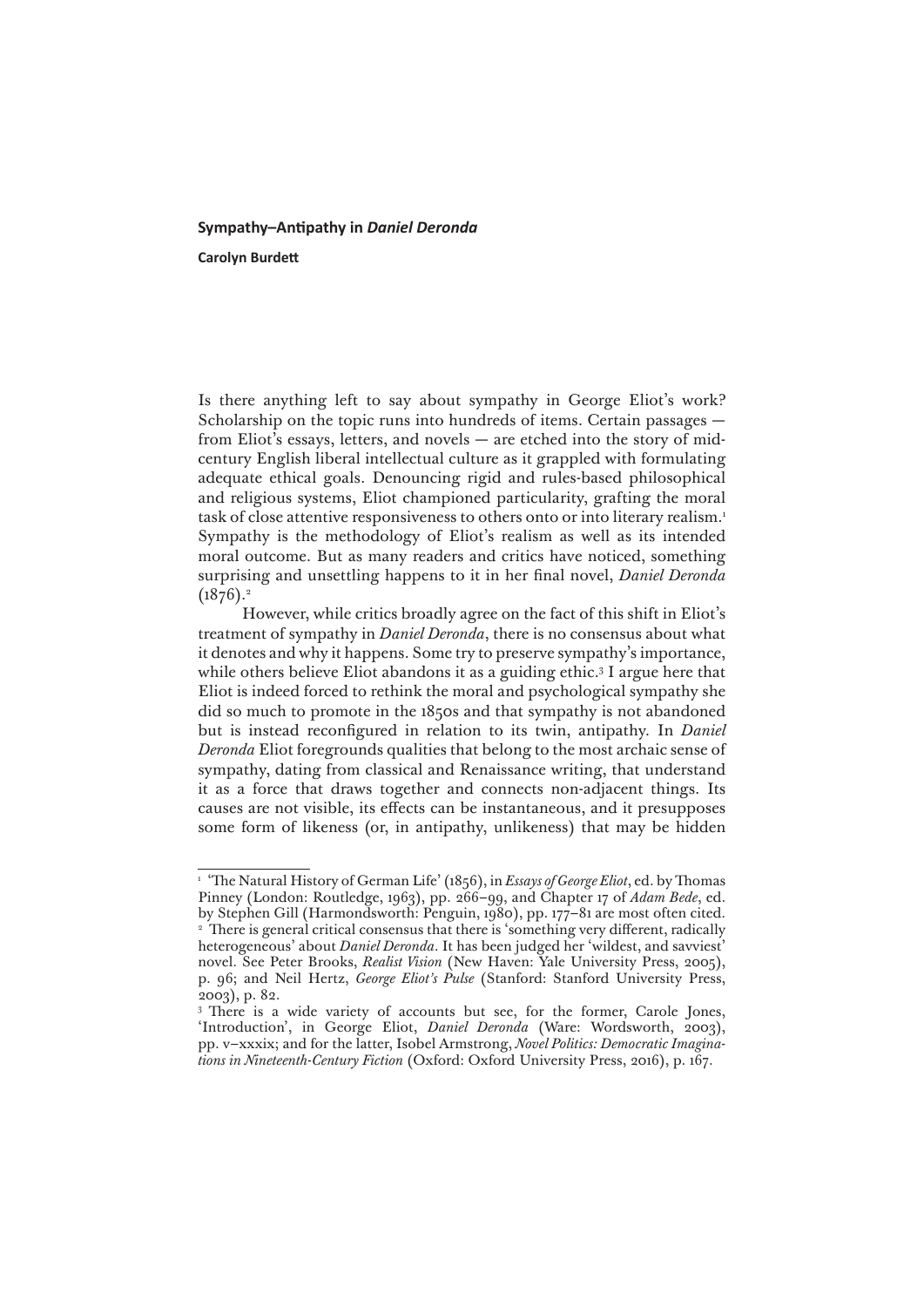or obscure. These features of sympathy were originally understood as occult or magical. In *Daniel Deronda* this occult sympathy is mirrored or echoed in the novel's dense reference to supernatural energies and mysterious psychological states. From its opening epigraph, warning readers of vengeance, pestilence, and death, the novel's realism is punctuated by the pervasive presence of Gothicism, mysticism, magical motif, and allegory. Eliot made sympathy integral to her earliest theorizing of literary form in the 1850s, but in *Daniel Deronda* sympathy and realism together take a turn towards more turbulent and unpredictable types of hidden force.

Discoverable in classical and Renaissance writings, sympathy was originally a regulator or principle of cosmic relation. Cosmic sympathy facilitates the reading of signs, especially powerful in Greek astrology, where — as in *Daniel Deronda*, a novel saturated in astronomical imagery the invisible orbits of planets are read into visible histories.4 Sympathy is a form of powerful, secret, and occult affinity and connection, as described by the Roman natural philosopher, Pliny:

> 'The Greeks have applied the terms "sympathy" and "antipathy" to the principle of Nature that water puts out fire … the magnetic stone draws iron to itself while another kind repels it … the diamond, unbreakable by any other force, is broken by goat's blood.' So says Pliny  $(XX \& 1, 2)$ .<sup>5</sup>

Mysterious affinity attaches Daniel to Mordecai — even while Daniel fails to grasp this fact. 'I feel with you', he declares to Mordecai, following their meeting at Blackfriars Bridge, offering the most recognizable modern locution of sympathy. 'That is not enough', Mordecai responds.<sup>6</sup>

In *The Order of Things* (1970), Michel Foucault writes of sympathy's elemental power — 'it excites the things of the world to movement and can draw even the most distant of them together' — while noting that such force is always and necessarily counterbalanced 'by its twin, antipathy'.7 All of Eliot's fictions contain human cruelty and venality. Such states are frequently associated with pernicious social conditions but almost invariably are also manifestations of egoism. Where unmediated egoism predominates, misery and meanness follow. People kill and in all manner of

<sup>4</sup> See Anna Henchman, *The Starry Sky Within: Astronomy and the Reach of the Mind in Victorian Literature* (Oxford: Oxford University Press, 2014).

<sup>5</sup> 'Additional Note C', in Pliny, *Natural History*, trans. by D. E. Eichholz, W. H. S. Jones, and H. Rackham, Loeb Classical Library, 10 vols (Cambridge, MA: Harvard University Press, 1938–63), viii: *Books 28–32*, trans. by W. H. S. Jones (1963), pp. 564–65 (p. 564).

<sup>6</sup> George Eliot, *Daniel Deronda*, ed. by Graham Handley, new edn (Oxford: Oxford University Press, 2014), p. 422 (Chap. 40).

<sup>7</sup> Michel Foucault, *The Order of Things: An Archaeology of the Human Sciences* (London: Routledge, 1974), pp. 23–24.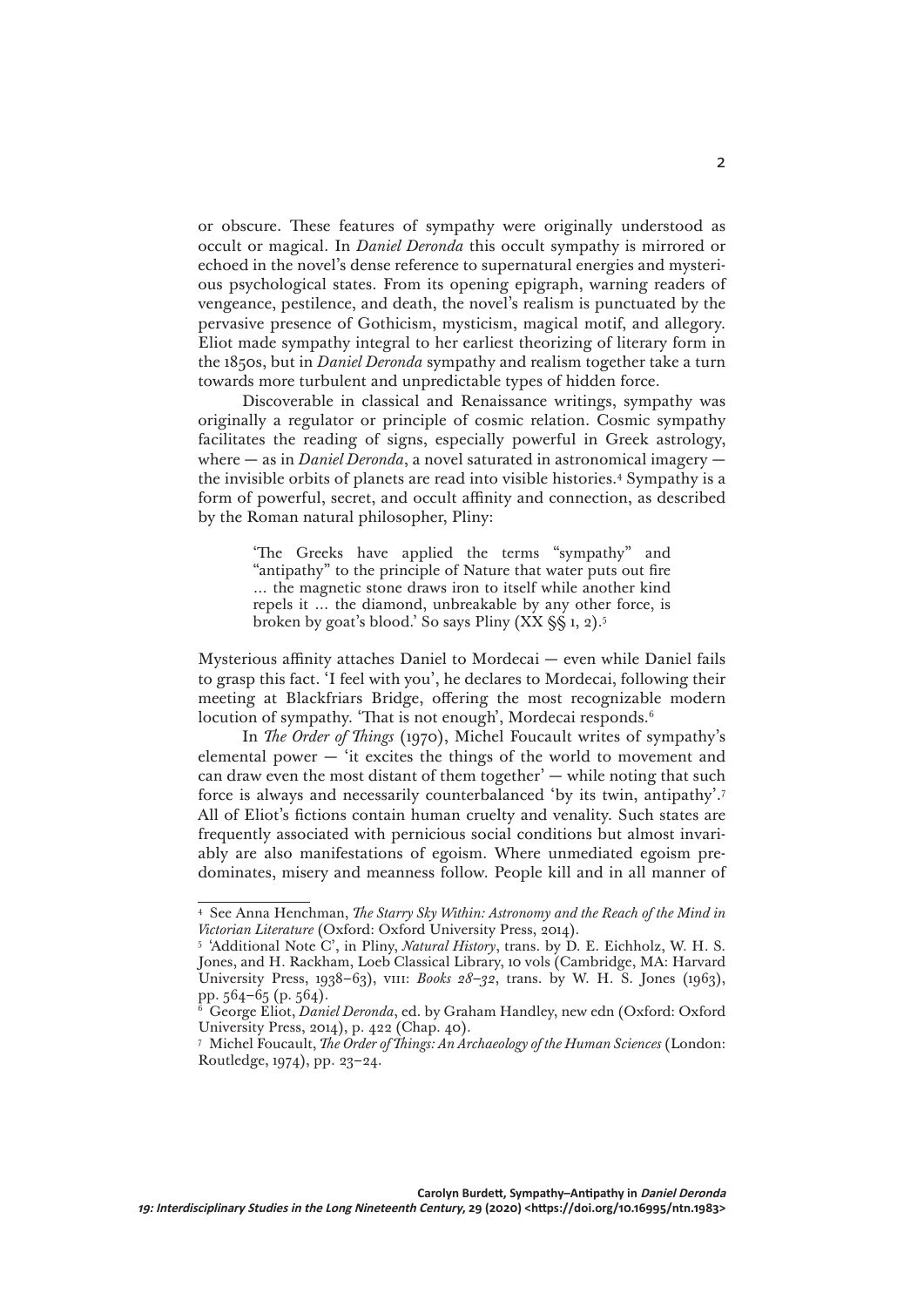ways, like poor Hetty Sorrel or Madame Laure or Rosamond Lydgate, flourishing 'on a murdered man's brains'.8 But nothing in Eliot's fiction is of the order of *Daniel Deronda*. Gwendolen Harleth is egoistic but she is also defined by her antipathies — 'she was subject to physical antipathies'  $(p. 100 (Chap. 11))$  – and the forms of unlimited dread to which they give rise. Henleigh Grandcourt is designed to court antipathies: Gwendolen will come to prefer the eye of a boiled breakfast prawn to his (p. 495 (Chap. 48)). Antipathy takes extreme forms, exceeding egoism, besmirching the novel's central marriage plot, and making dread, terror, and violence pervasive keynotes.

I argue that this recursive sympathy–antipathy can help illuminate what is troubling and unsettled about *Daniel Deronda*. 9 To do so I largely follow one thread, relating primarily to antipathy. (I will have briefer things to say about the affinity that attracts Daniel and Mordecai and culminates in the latter's soul migration at the novel's end, and which I discuss fully elsewhere.10) Antipathy means a contrariety of feeling or disposition that carries the affective colouring of aversion and repugnance. In the occult traditions it is conceived as a natural force that counters the pull of sympathetic affinity. In *Daniel Deronda* it is most often and overtly associated with Gwendolen. It especially characterizes her spontaneous response to Grandcourt's well-paid secretary Lush. Lush is plump and prosperous. His name hints at dissipations but we learn relatively little that explains Gwendolen's antipathy, her instantaneous sense that 'she would never, if she could help it, let [Lush] come within a yard of her' (p. 100 (Chap. 11)). Antipathy enters her 'more reflective judgments' 'as sap into leafage' (p. 101), aligning Lush with an instantaneous plumping succulence that antipathy injects and his name also denotes.

The only independent steer we receive about Lush comes from the musician, Klesmer, who identifies him for Gwendolen as a musical 'amateur […] too fond of Meyerbeer and Scribe — too fond of the mechanicaldramatic' (p. 97 (Chap. 11)). Composer Giacomo Meyerbeer (1791–1864) and librettist Eugène Scribe (1791–1861) are mentioned in Eliot's essay for *Fraser's*, 'Liszt, Wagner, and Weimar', where she describes their joint productions as subordinating melody to a 'declamatory style' of spectacle and orchestral effects. There 'is no attempt at the evolution of these from the true workings of human character and human passions', she

<sup>8</sup> Hetty Sorrel is a character from *Adam Bede*; Madame Laure and Rosamond Lydgate from *Middlemarch*, ed. by Rosemary Ashton (London: Penguin, 2003), p. 835 (Finale).

<sup>&</sup>lt;sup>9</sup> Prompting critics even to propose its dismemberment. See F. R. Leavis, *The Great Tradition: George Eliot, Henry James, Joseph Conrad* (New York: Stewart, 1950), pp. 79–125.

<sup>&</sup>lt;sup>10</sup> In *Forming Empathy: Psychology, Aesthetics, Ethics: 1870–1920*, in preparation.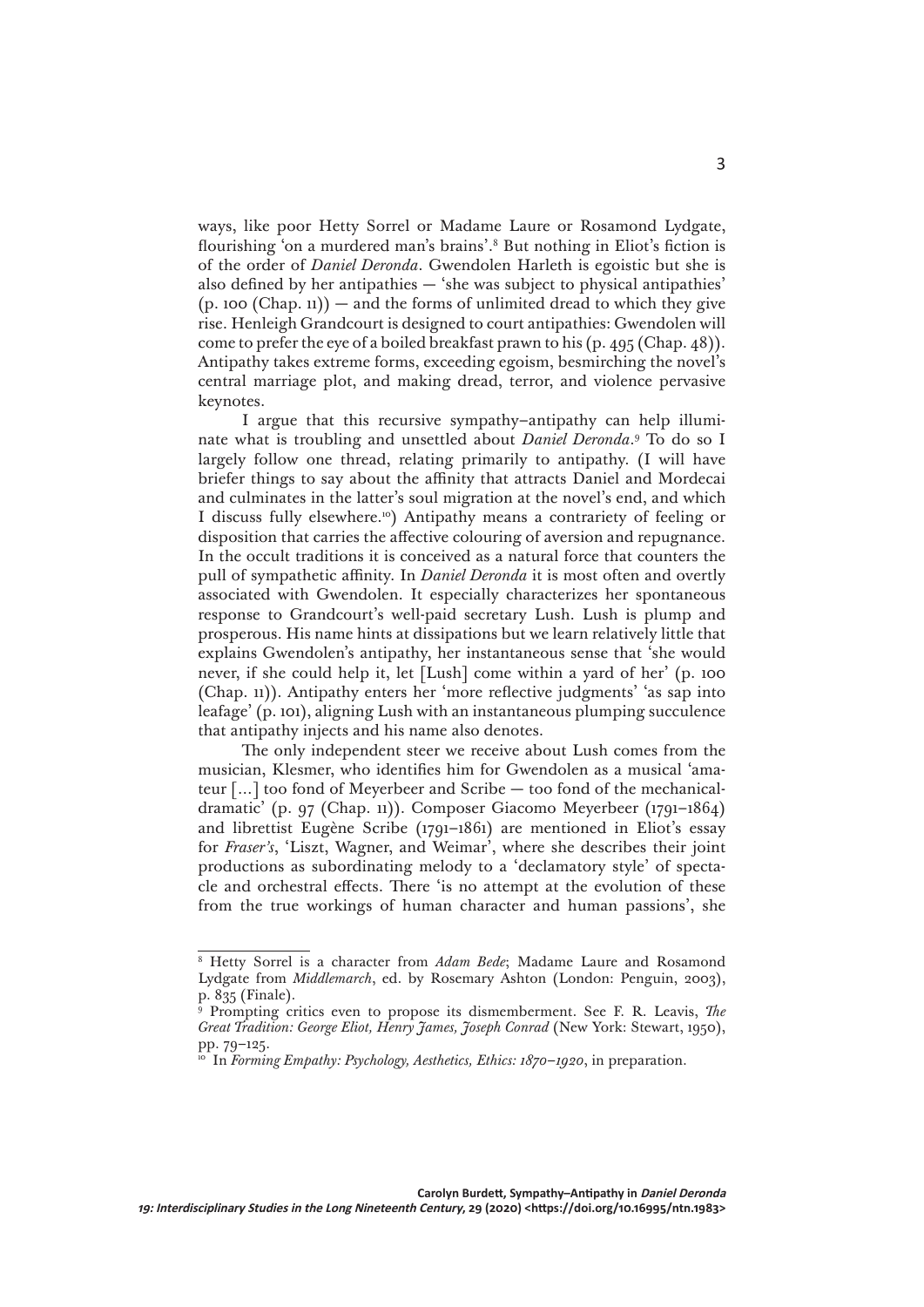complains.11 Gwendolen may not be reflective enough in this instance to grasp the significance of Lush's enjoyment of the 'mechanical-dramatic'. But readers can find in Lush's musical taste a hint about what I argue is one of the most important contexts for reading *Daniel Deronda*'s treatment of sympathy–antipathy. This context, as I explain shortly, is Eliot's profound engagement with mechanistic theories of human action that formed an increasingly dominant aspect of naturalistic science by the 1870s.

I look first, however, at how and why the sympathy that Eliot shaped and promoted during the 1850s is represented as problematic in *Daniel Deronda*. This sympathy is a disposition or capacity located within the individual. Though it may and does find objects for its enactment, it is not dependent upon them.12 This is a sympathy widely evoked in the earlier decades of the nineteenth century in the clash between intuitionist and utilitarian philosophies, within utilitarianism itself, in theological and denominational dispute, and in relation to political democratization. It was inherited from the eighteenth-century philosophical tradition exemplified by Adam Smith and Dugald Stewart and, through their influence, developed in the liberalism of James and John Stuart Mill. It was intended to bind what political economy sundered in human relations and it found in George Eliot its most powerful cultural articulation. I read this sympathy in *Daniel Deronda* alongside the critique of sentimentalized sympathy that took place in the periodical press in the 1860s and 1870s. Precipitated by anxieties about political reform and democratization, these were often arguments about ideals of self-cultivation that took powerful class and gendered shape, seeing sympathy as feminized or sentimental, a type of 'dissolvent' that strips away focus and vigour.

The second type (or manifestation) of sympathy I characterize as 'occult'. It is a connection between persons or objects that is exemplified by the attracting force of the lodestone or magnet: it draws things together (while antipathy repels them). In the novel this sympathy replaces the more familiar Eliotean form that seeks always to widen or extend affective and cognitive embrace of others as a crucial component of moral efficacy. To account for why this happens I turn to the wider debate about sympathy that sees it relocate from philosophical into scientific domains. During the final three decades of the nineteenth century discussion of sympathy burgeons in evolutionary writing, in the new psychology press, and in the

<sup>&</sup>lt;sup>11</sup> 'Liszt, Wagner, and Weimar', in *Essays of George Eliot*, ed. by Pinney, pp. 96-122 (p. 101) (first publ. in *Fraser's Magazine*, July 1855, pp. 48–62).

A different, and useful, way to understand sympathy as divisible into affective, cognitive, and practical forms is provided in T. H. Irwin, 'Sympathy and the Basis of Morality', in *A Companion to George Eliot*, ed. by Amanda Anderson and Harry E. Shaw (Oxford: Wiley-Blackwell, 2013), pp. 279–93.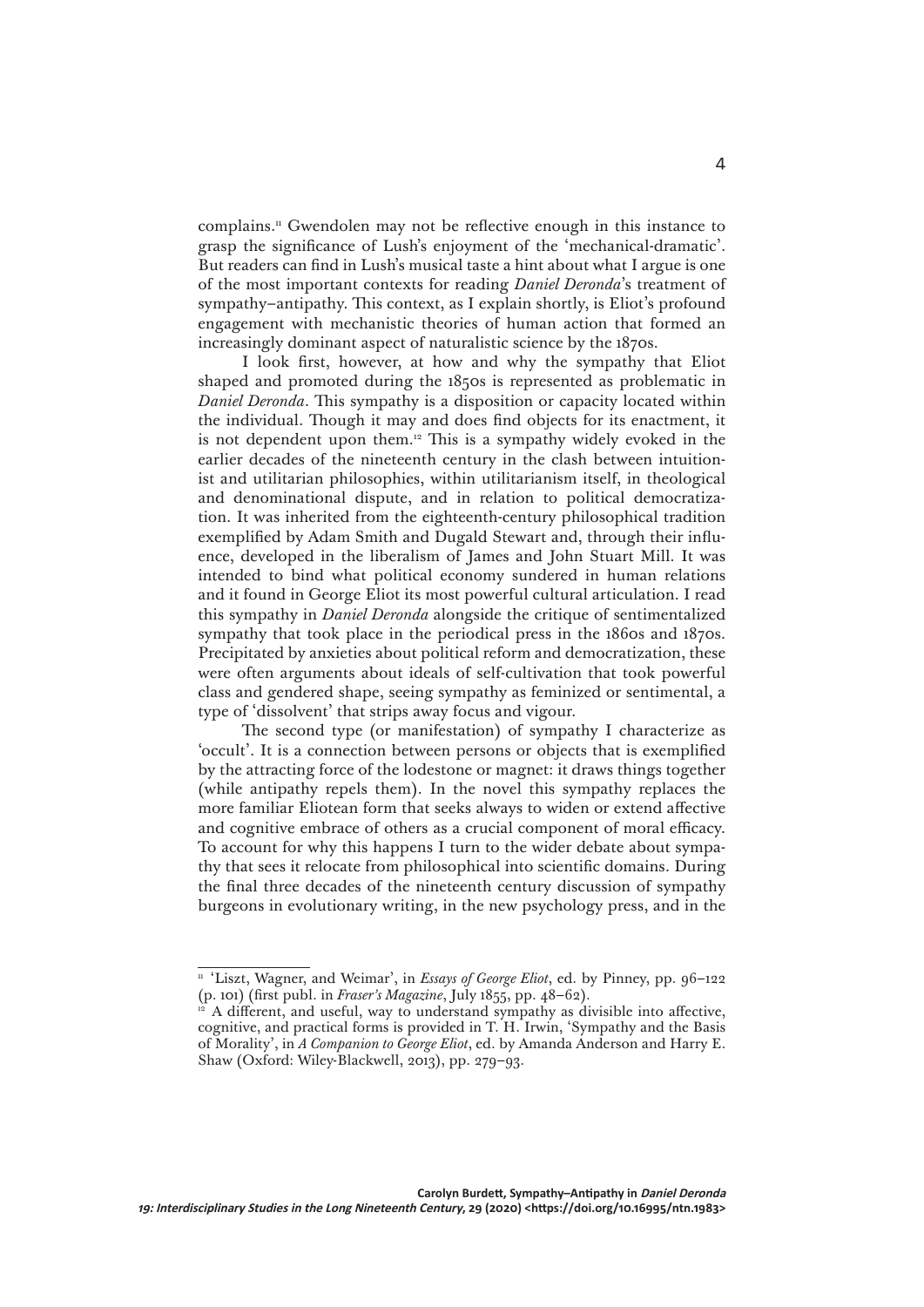general press carrying scientific writing. By the 1870s sympathy has become a key term in psychology and evolutionary accounts of ethics.

These are debates Eliot knew well. She was actively engaged with the newest writing on psychology in part because her partner, George Henry Lewes, was preparing for publication his multivolume *Problems of Life and Mind* (1874–79): 'it is a holiday to sit with one's feet at the fire reading one's husband's writing — at least when, like mine, he allows me to differ from him', Eliot told a friend in 1872.<sup>13</sup> By the 1870s Lewes was calling himself a psychologist: writing to one of Eliot's women friends in 1873, he admitted that 'sympathy is one of the great psychological mysteries — and as a psychologist I am bound to explain it, but can't'.14 Eliot could not either, but she committed to testing it outside the liberal-meliorative frame that she had helped create and champion twenty years earlier. It necessitated her deepest engagement with psychology and with obdurate internal forces that scupper reason and love. The scientific psychology Lewes was developing was both enabling and restrictive for Eliot's imagination. Knowing where she agreed *and* where she differed opened the way to a bleaker but principled acknowledgement that sympathy is always and necessarily attached to and implicated in its opposite, antipathy.

## **Dissolvent sympathy**

The word sympathy appears more frequently in *Daniel Deronda* than in any other of Eliot's novels. It is invariably associated with the book's eponymous hero, whose sensitivity to others' lives is repeatedly noted.15 Stricken as a child by the mystery of his origins and the suspicion that he is Sir Hugo Mallinger's bastard son, an early 'arrival of care' is associated with the central question of what had befallen his mother, stoking Daniel's imaginative sympathies (p. 141 (Chap. 16)). In *Middlemarch* (1871–72) the effects of Dorothea's hard-won sympathetic capacity are judged 'incalculably diffusive' and valued for that (p. 838 (Finale)); but in the later novel Daniel's early-achieved sympathetic 'diffusiveness' is a negative, associated increasingly in his case with paralysis.

<sup>&</sup>lt;sup>13</sup> Letter to 'Mrs Mark Pattison', 16 December 1872, in *The George Eliot Letters*, ed. by Gordon S. Haight, 9 vols (New Haven: Yale University Press, 1954–78), v: *1869– 1873* (1956), 344.

<sup>&</sup>lt;sup>14</sup> George Henry Lewes to Elma Stuart, 19 February 1873, in *Eliot Letters*, ed. by Haight, v, 376.

<sup>&</sup>lt;sup>15</sup> Searching for 'sympath' to give sympathy and 'sympathetic' and other related forms, finds 36 instances in both *Middlemarch* and *Romola*; in *Adam Bede*, 34; *Felix Holt*, 21; and *Mill on the Floss*, 16. *Silas Marner* and *The Lifted Veil* have 8 each, while *Scenes of Clerical Life* references sympathy more frequently at 42. *Daniel Deronda* contains 64.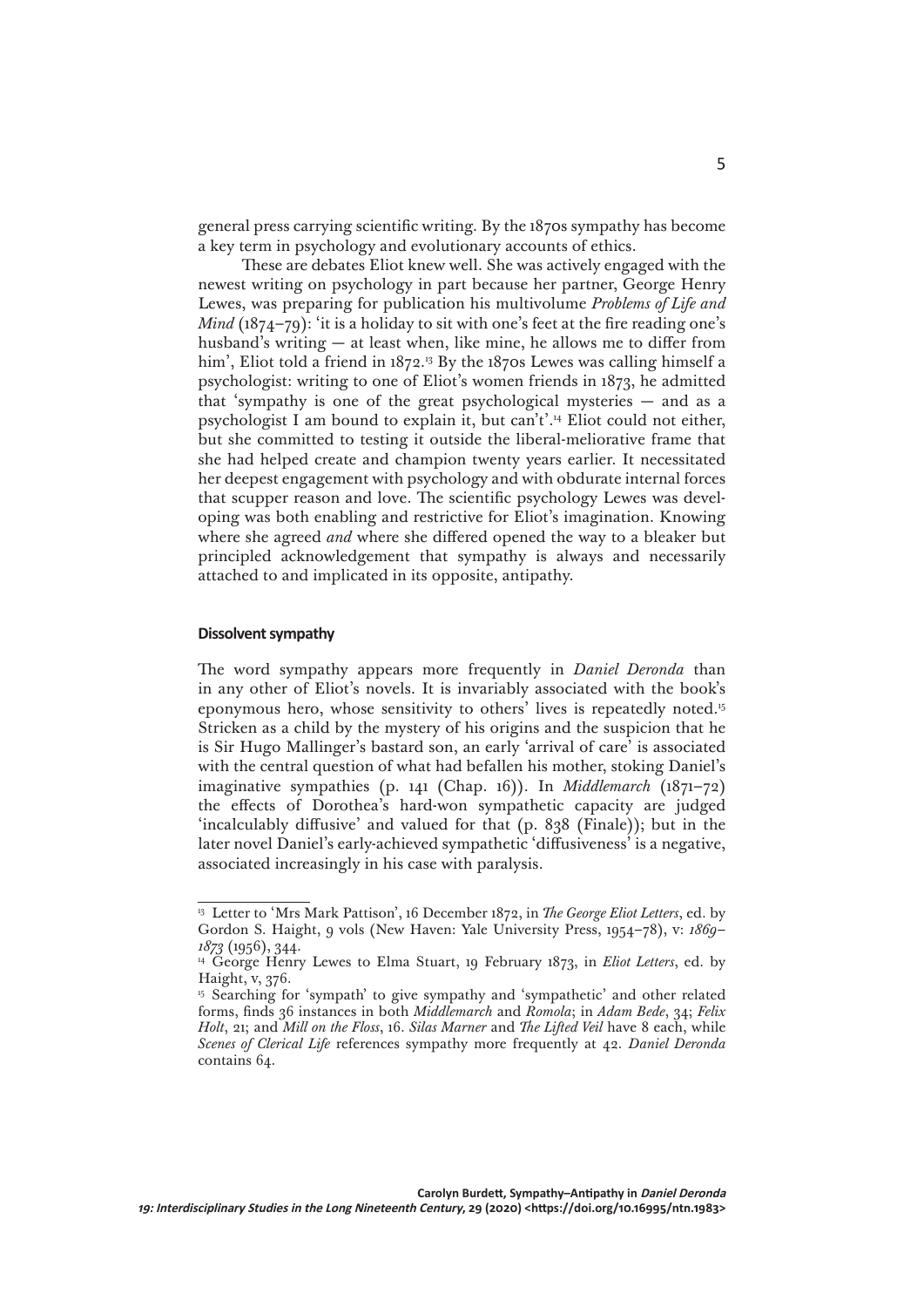When Daniel walks in Frankfurt's *Judengasse*, his curiosity fired by the sad history of Mirah, the beautiful Jewish woman he has saved from suicide, it provides opportunity for a lengthy parenthesis on sympathy. Sympathy is judged the young man's life problem, barring him from vocation: 'plenteous and flexible' it hinders his actions precisely because it is 'too reflective and diffusive' (p. 305 (Chap. 32)). 'Reflective analysis' had previously been fundamental to sympathizing in Eliot's novels: in *Middlemarch* it is what brings Dorothea Casaubon, in the turbulent early days of her marriage, out of moral stupidity to see that her husband, as all humans, 'had an equivalent centre of self, whence the lights and shadows must always fall with a certain difference' (p. 211 (Chap. 22)). But in Daniel's case it is either excessive ('*too* reflective') or 'neutralising': his 'sympathy had ended by falling into one current with that reflective analysis which tends to neutralise sympathy' (p. 305). He is stricken with inertia and lack of purpose, 'traits' that derive from his 'many-sided sympathy' (p. 304).

'Many-sided' is one of a series of adjectival modifiers of sympathy in *Daniel Deronda* that call our attention.<sup>16</sup> 'Many-sidedness', as David Wayne Thomas argues, was the 'liberal ideal of cultivated agency' for the mid-Victorians. It was understood as a disposition to consider diverse alternative viewpoints and it formed a 'sustained and locatable debate throughout the 1860s'. Political reform and the raft of Liberal legislation passed by the Gladstone ministry of 1868–74 were met by sharpened fears about the consequences of 'uncultivated social and political agents' — anxieties felt by liberals as well as by conservatives.17 Cultivation was a class issue, exemplified in Matthew Arnold's anxious configurations in *Culture and Anarchy* (1867–68); it was also strongly gendered. 'What men gain in manysidedness […] they are losing in vigour', a contributor to the *Saturday Review* laments:

> Tolerance, or impartiality, or sympathy, is being allowed to drain off the sources of the no less admirable virtue of conviction […]. [Men] are so anxious to do justice to the ideas of everybody else that they have no strength left, or inclination either, to grasp and hold a set of ideas for themselves.<sup>18</sup>

Feminist history recognizes in this argument a familiar and repetitious fear that civilization feminizes as it rolls away feudal and martial organization,

<sup>&</sup>lt;sup>16</sup> Other modifiers of sympathy in the novel that are specially charged by debate about liberalism and democracy in the 1860s and 1870s include 'practical' and 'impartial' (see, for instance, *Daniel Deronda*, p. 627 (Chap. 62)).

<sup>17</sup> David Wayne Thomas, *Cultivating Victorians: Liberal Culture and the Aesthetic* (Philadelphia: University of Pennsylvania Press, 2004), pp. 26, 27.

<sup>18</sup> 'Intellectual Vigour', *Saturday Review*, 19 May 1866, pp. 584–85 (p. 584). The *Saturday Review* carried frequent attacks on sentimental sympathy in this period. For more on Eliot and Lewes's relation to this and other elements of the press, see Laurel Brake's contribution to this issue of *19*.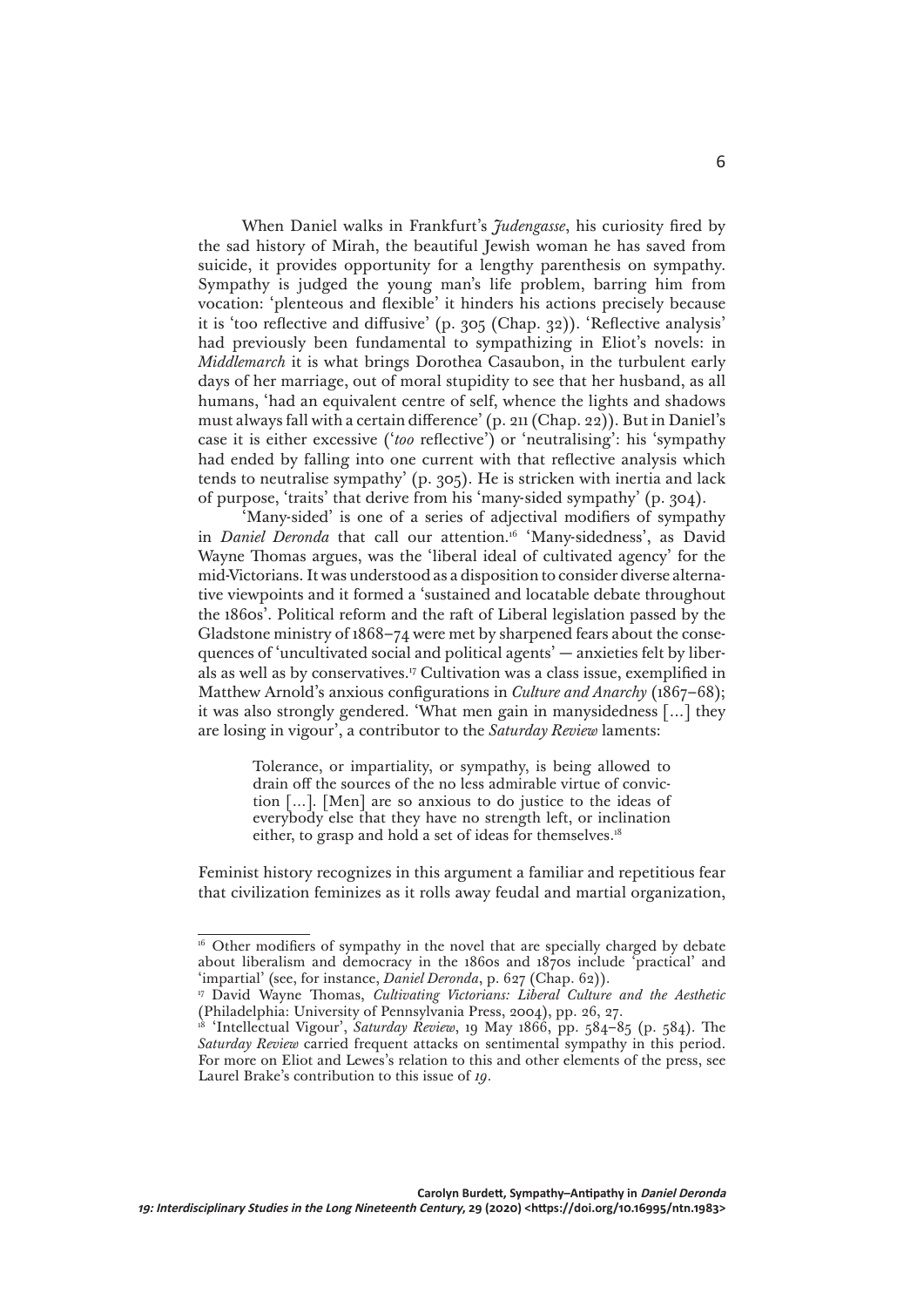replaced by luxury and commerce (in the eighteenth century) or mass culture (in the nineteenth).<sup>19</sup>

Thomas suggests that mid-Victorian liberal culture tried to remake manly heroism as a form of self-discipline, positioning self-denial as a type of self-fulfilment. But he acknowledges that pitching many-sidedness as the new vigour was a difficult task (pp. 10, 28). Daniel is meant to escape this sympathetic dissolvent and be recovered from many-sidedness by the discovery of his Jewish identity. He welcomes his 'duteous bond' and the discovery of an 'added soul' that rescues him from 'the mazes of impartial sympathy' (pp. 626–27 (Chap. 63)).<sup>20</sup> For Leslie Stephen (among others), though, he never casts off the effeminacy that agitates the anti-sentimental commentators: 'Daniel Deronda is not merely a feminine but, one is inclined to say, a schoolgirl's hero.'21 The 'quick ready feeling' of the 'sympathetic type' was repeatedly decried in the conservative press as evidence of an incontinent emotional mirroring of others and an imagination untethered from anything internally substantial or authentic ('that deeper part of feeling which has become character').22 Novels exacerbated the problem, too fond of depicting promiscuous sympathizers (often women) whose tender feeling is ultimately valueless and misleading for those who mistake it for genuine feeling.<sup>23</sup> Compare the sympathetic Daniel, whose eyes have 'drawn many men into trouble' because they 'seemed to express a special interest in everyone on whom he fixed them' (p. 277 (Chap. 29)).

We might ask further why Eliot chose the phrase 'many-sided' at all, when there is such a weight of other evidence to confirm that, like John Stuart Mill in *On Liberty* (1859), she believed many-sidedness 'the exception' rather than the rule, a deficit to be addressed and reduced?<sup>24</sup> Writing in her journal at the end of 1877, Eliot confesses herself struck by her own many-sidedness: 'my mind is embarrassed by the number and wide variety of subjects that attract me, and the enlarging vista that each brings with it.'25 It is also the primary quality of her novelistic aesthetic, on dazzling display in *Daniel Deronda*. As tellingly, and as Sarah Barnette has detailed, 'many-sidedness' gained its currency through its association with Goethe, a

<sup>19</sup> Jane Rendall, *The Origins of Modern Feminism: Women in Britain, France and the United States 1780–1860* (Basingstoke: Macmillan, 1985).

<sup>20</sup> 'Impartial' here, as in the *Saturday Review* extract, means uncommitted. As with almost all the descriptors modifying sympathy in this passage, however, it carries significant freight.

<sup>21</sup> Leslie Stephen, *George Eliot* (London: Macmillan, 1902), p. 190.

<sup>&</sup>lt;sup>22</sup> 'Retrospective Sympathy', *Saturday Review*, 27 April 1878, pp. 519-20 (p. 520).

<sup>&</sup>lt;sup>23</sup> 'Sympathy', Saturday Review, 31 December 1864, pp. 802-03 (p. 802).

<sup>&</sup>lt;sup>24</sup> Mill's 'in the human mind, one-sidedness has always been the rule, and many-sidedness the exception' is quoted in Thomas, p. 28.

<sup>&</sup>lt;sup>25</sup> *The Journals of George Eliot*, ed. by Margaret Harris and Judith Johnston (Cambridge: Cambridge University Press, 1998), p. 148 (31 December 1877).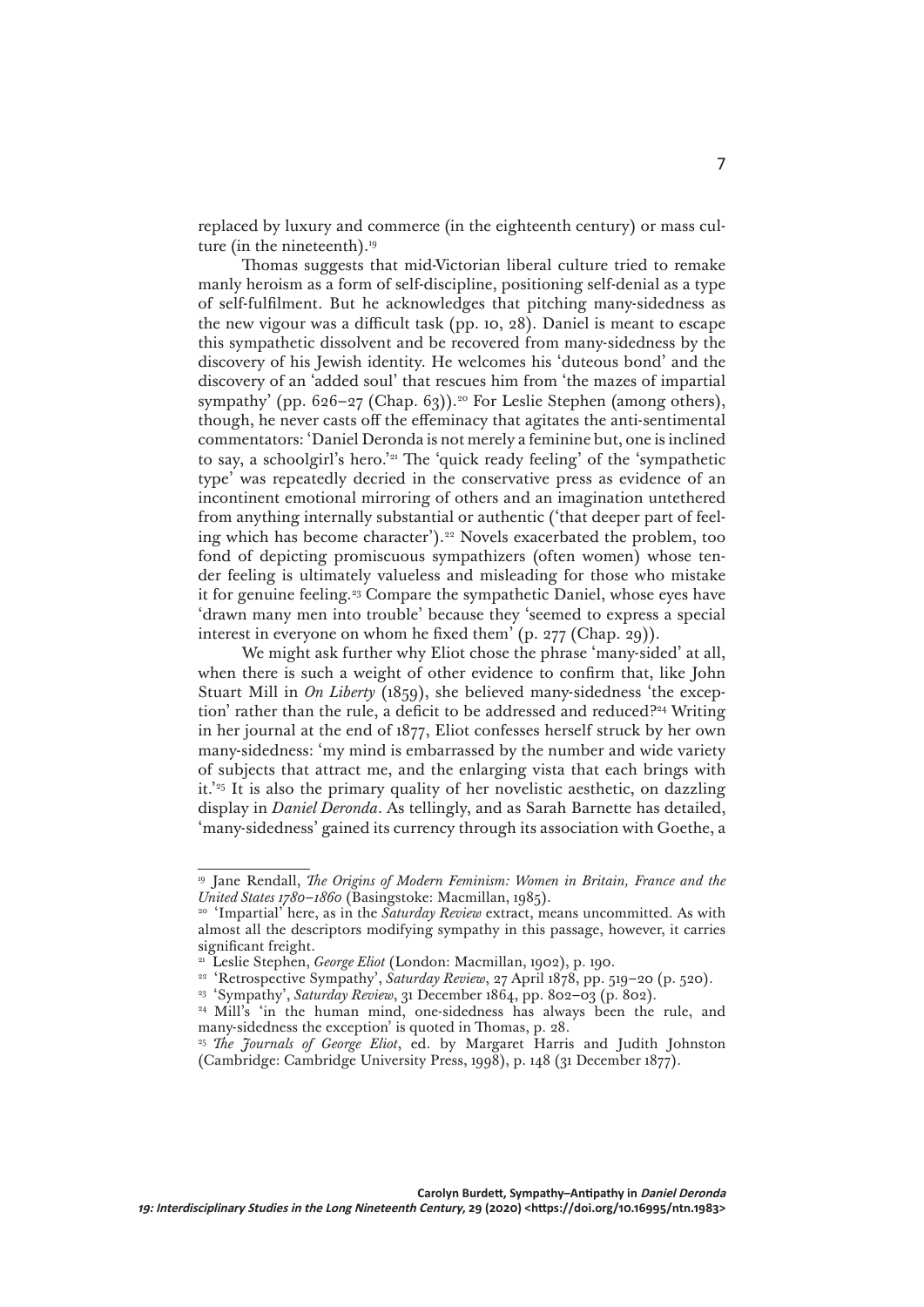writer who held a special place for both Eliot and Lewes.<sup>26</sup> The word came into English as a noun in the 1830s, from the German *Vielseitigkeit*, describing the 'many-sidedness' of Goethe's mind. In his biography, writing of those aspects discernable in the child that contain the germs of the man to come, Lewes identifies 'first [Goethe's] *manysidedness*'.27 It is, surely, a motivated choice of word to describe Daniel's sympathy — but what is the motive? Eliot seems to want to administer a shock to those who misuse sympathy, rendering it easy and conventional, or an empty performance of virtue. But there is no suggestion that Daniel can escape his paralysis by adopting moral precepts that lie outside sympathy. Instead he must find justification for partiality.<sup>28</sup> It arrives through an alternative sympathetic connection that, simultaneously, brings along its twin, antipathy.

We do not have to imagine Eliot in full agreement with the critique of sentimentalized sympathy in the 1860s press to acknowledge that she is likely to have worried about sympathy becoming conventionalized or sentimentalized. Certainly, there is evidence that she was equivocal about altruism, the term Herbert Spencer eventually preferred to sympathy.<sup>29</sup> She had long understood humans as first and foremost egoistic, as all her fiction attests. She had also a store of lessons from Spinoza, whose *Ethics* she translated in the 1850s.<sup>30</sup> For Spinoza, desire and striving dominate affective experience: the *conatus*, the striving to persevere in one's being, is the foundation of his psychology. Social life occurs because affects are imitated and refracted through others. $31$  But the imitation of affect  $-$  the

<sup>26</sup> Sarah Barnette, 'Many-Sided Sympathy and the Science of Religion in George Eliot, Vernon Lee, and Edith Lyall' (unpublished doctoral thesis, University of Oxford, 2017).

<sup>&</sup>lt;sup>27</sup> George Henry Lewes, *The Life of Goethe*, 2nd edn (London: Smith, Elder, 1864), p. 34, emphasis in original.

Irwin makes this point about Deronda in 'Sympathy and the Basis of Morality', in *A Companion to George Eliot*, ed. by Anderson and Shaw, pp. 279–93. Sebastian Lecourt sees many-sidedness as integral to the liberal individuality being reimagined in the wake of a rigid and narrow Protestantism. It combines self-definition with inherited multiple commitments that are not chosen — including ethnic ones, like Daniel's Jewishness. See Sebastian Lecourt, *Cultivating Belief: Victorian Anthropology, Liberal Aesthetics, and the Secular Imagination* (Oxford: Oxford University Press, 2018). <sup>29</sup> See Thomas Dixon, *The Invention of Altruism: Making Moral Meanings in Victorian Britain* (Oxford: Oxford University Press, 2008).

<sup>30</sup> See Isobel Armstrong, 'George Eliot, Spinoza, and the Emotions', in *Companion to George Eliot*, ed. by Anderson and Shaw, pp. 294–308.

<sup>&</sup>lt;sup>31</sup> This is David Hume's position. In Hume's accounts of sympathy the passions are felt, enacted, assessed, and transformed because others have passions too, and respond to our own as we do to theirs. But this means that sympathetic pleasure in the good fortune of another can as readily become envy and hatred if that other is deemed unworthy. See Rudmer Bijlsma, 'Sympathy and *Affectuum Imitatio*: Spinoza and Hume as Social and Political Psychologists', *South African Journal of Philosophy*, 33 (2014), 1–18.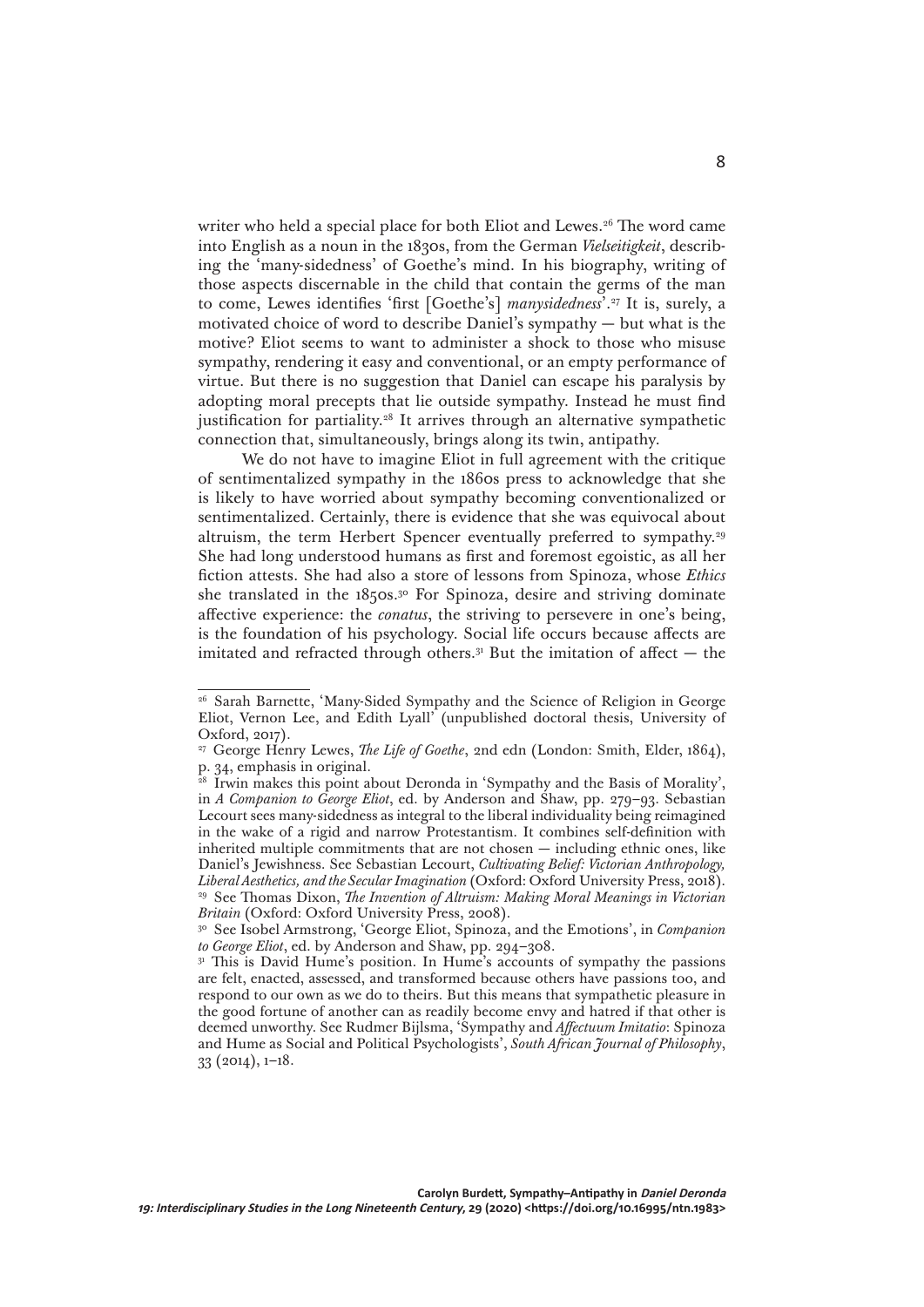*affectuum imitatio* — that is the core of social life can move alarmingly from social to anti-social actions (Bijlsma, p. 9). The logic of desire and striving dominates the self for Spinoza but also necessarily threatens depletion because we seek intensifications that depend on others' desires that, in turn, create envy and hatred. Witness one of the significant beneficiaries of Daniel's sympathy, Hans Meyrick: when Hans's interest in Mirah aligns with Daniel's own, the latter's thoughts about him take on 'an unpleasant edge' and he is condemned in Daniel's thoughts as culpably solipsistic, able to imagine what goes on inside others only by fitting such imagining to 'his own inclination' (pp.  $544-45$  (Chap.  $52$ )).

The Spinoza scholar, P. F. Moreau, writes: 'Far from being able to found a spontaneous sociability and harmonious concord among men, the feeling of similarity and the *imitatio affectuum* is rather a source of jealousy, rivalry, intolerance and fanaticism' (quoted in Bijlsma, p. 9, n. 24). This is the affective world in which Grandcourt operates. He understands that his habitual 'state of not-caring [...] required its related object', the crowd of envying spectators (p. 493 (Chap. 48)). Despite his reptilian stillness, Grandcourt is psychologically busy, supremely sensitive to power dynamics and his dominance within them: he is a fanatic (a fanaticism constantly cross-referenced with national and imperial power).32 Spinoza was preparation for Eliot's increasing understanding that sympathy and antipathy are entwined. For Spinoza, conscious reason is the only means to a good life. Eliot, though, was negotiating new challenges about the limits of consciousness that derived from evolutionary and biological argument and from the new psychology. As I go on now to discuss, new thinking about the relation between body and mind provoked attention to what escapes consciousness but nevertheless appears to motivate us in mysterious and unsettling ways.

## **Instinctual sympathy**

The fraught 1860s arguments about the limits of liberal self-cultivation shaped Eliot's negative diagnosis of Daniel's diffusive and neutralizing sympathy. The scientific reconfiguration of sympathy produces conditions for unleashing the stranger occult sympathies and antipathies of the novel. These sympathies and antipathies, characterized by unknown and inexorable forces, are often connected to or located in the body. Sympathy was a hot topic in the 1870s: its definition and importance was widely contested in the scientific discussions that followed the publication of Darwin's *Origin* 

<sup>&</sup>lt;sup>32</sup> 'Grandcourt within his own sphere of interest showed some of the qualities which have entered into triumphal diplomacy of the widest continental sort' (p. 492) (Chap. 48)).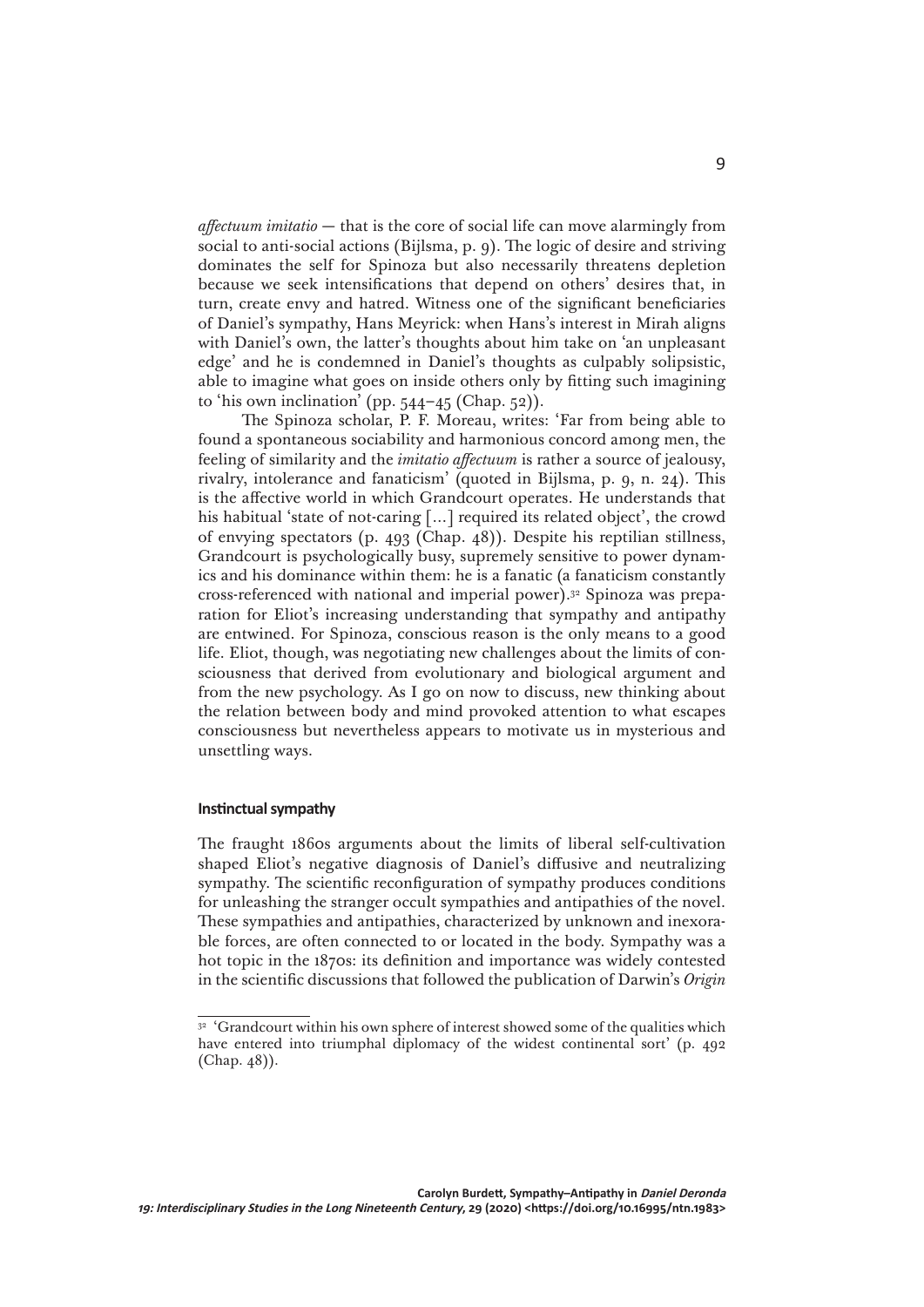*of Species* (1859) in relation to the extension of Darwin's ideas in social ethics, philosophy, and, especially, psychology.

In the *Ethics* Spinoza insisted that 'nobody as yet has determined the limits of the body's capabilities: that is, nobody as yet has learned from experience what the body can and cannot do'.33 In her *Daniel Deronda* Notebook, having read Darwin's *Expression of the Emotions in Man and Animals* (1872) shortly after it was published, Eliot recorded the three 'principles of expression' of emotions.34 Emotions are a body performance, often leftovers from earlier survival imperatives. The work that immediately preceded the *Expression*, *The Descent of Man* (1871), had a great deal to say about sympathy, and sympathy too is located, along with other more standard emotions, primarily in the body. Sympathy is an instinct, Darwin insists. It is a crucial point. He was addressing criticism of the account of the evolutionary mechanism of natural selection given in the *Origin*. This criticism judged natural selection obviously and demonstrably at odds with the moral development of human societies. Sympathy is the sign of the inadequacy of a wholly naturalistic account of the life of human species because it so palpably dismantles a central aspect of evolutionary change: the elimination of the weakest in the struggle for existence.35 Darwin's answer is that sympathy is a socially foundational instinct: it is common to all social animals, but selects in terms of the group rather than the individual.<sup>36</sup> Uneasily, he quietly fudges the question of competing instincts; while self-preserving urges may be experienced as imperative, in group creatures the 'enduring and always present social instinct' will always reassert itself, precipitating painful remorse if unsatisfied and growing stronger as a result.<sup>37</sup>

<sup>33</sup> Quoted in Eric Schliesser, 'Introduction: On Sympathy', in *Sympathy: A History*, ed. by Eric Schliesser (Oxford: Oxford University Press, 2015), pp. 3–14 (p. 13).

<sup>34</sup> *George Eliot's 'Daniel Deronda' Notebooks*, ed. by Jane Irwin (Cambridge: Cambridge University Press, 1996), p. 242. See also, Angelique Richardson, 'George Eliot, G. H. Lewes, and Darwin: Animal, Emotions, and Morals', in *After Darwin: Animals, Emotions, and the Mind*, ed. by Angelique Richardson (Amsterdam: Rodopi, 2013), pp. 136–71.

 $35$  This argument was initiated by Alfred Russel Wallace's 1864 paper 'On the Origin of Human Races'. See Alfred Russel Wallace, *Contribution to the Theory of Natural Selection: A Series of Essays* (London: Macmillan, 1870), pp. 303–31. It was given a more popular and polemic rehearsal by William Rathbone Greg in 'On the Failure of "Natural Selection" in the Case of Man', *Fraser's Magazine*, September 1868, pp. 353–62.

<sup>36</sup> Charles Darwin, *The Descent of Man and Selection in Relation to Sex*, 2 vols (London: Murray, 1871), i, chapter 3.

<sup>37</sup> Darwin, i, 73. Frances Power Cobbe, 'Heteropathy, Aversion, Sympathy', *Theological Review*, January 1874, pp. 1–35, targets this point, arguing that only a higher power could endow humans with moral capacity to choose between completing instincts.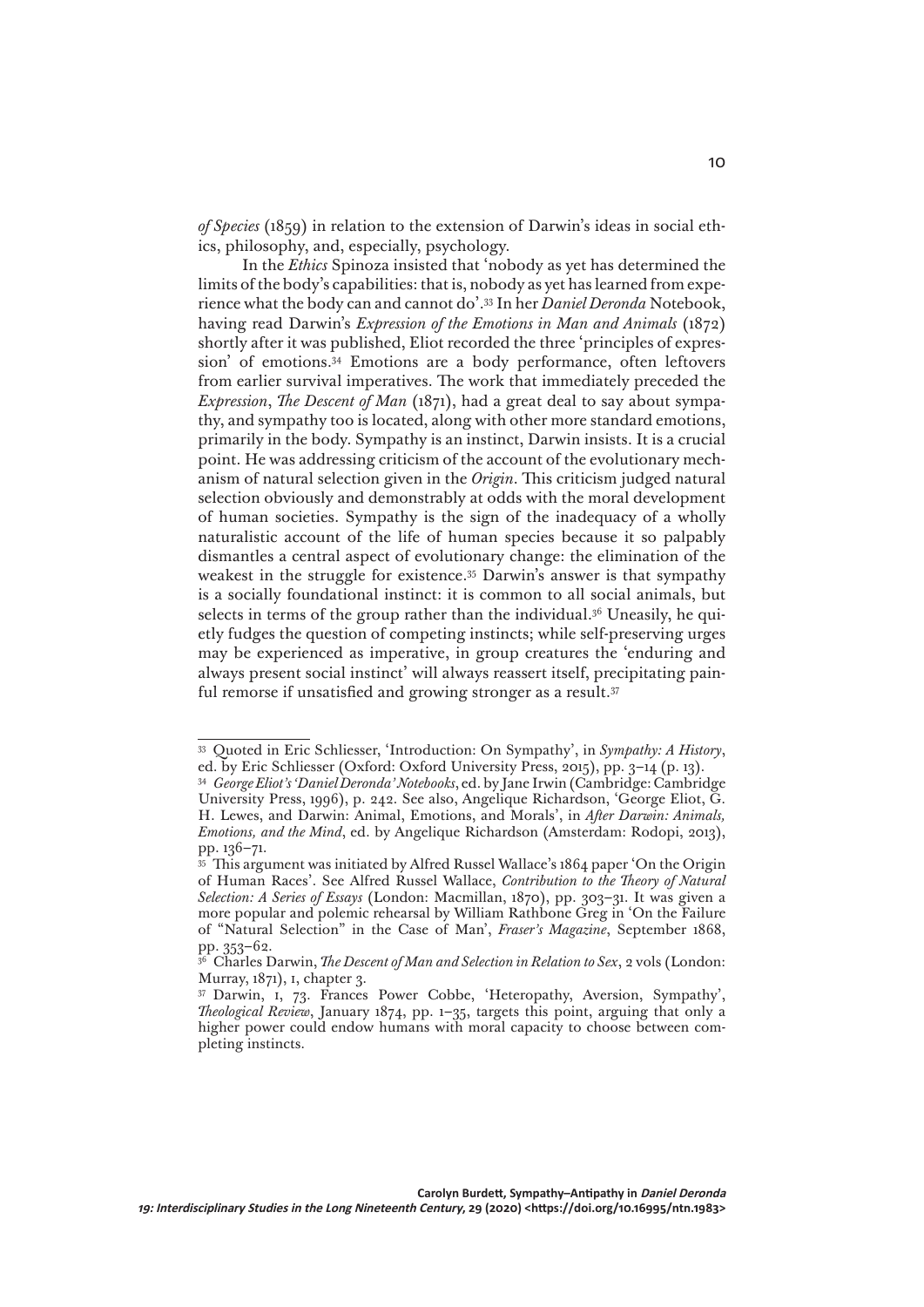Opposition to this locating of ethical drivers in the instinctual body, separated from any rationalist account of the functioning of morality, made it into the inaugural issue of the journal *Mind*, founded by the psychologist Alexander Bain to investigate psychology as a distinctive discipline. Appearing in January 1876, just a month before *Daniel Deronda*'s first part, it pitched the utilitarian philosopher Henry Sidgwick alongside Herbert Spencer. Sidgwick skewered Spencer, insisting that moral conduct cannot be handed over to instinct.38 This was one front, among others, that pushed back against the naturalistic account. Lewes's *Problems of Life and Mind* was an attempt to suture the challenges to naturalism and empiricism by defusing the opposition between materialism and idealism. This was how he sought to rescue psychophysiology from reductive and mechanistic determinism and simultaneously ward off philosophical critique being mounted by both utilitarians like Sidgwick and the resurgent idealism represented by figures like T. H. Green.

Central to Lewes's task was putting mind into the body without reducing consciousness to an epiphenomenal manifestation of a physiological system. This 'hard' version of empiricism was called 'automatism'. Flourishing from the 1870s, it was the contention that 'mental conditions are simply the symbols in consciousness of the changes which take place automatically in the organism'.39 Countering it, Lewes insisted: 'We know ourselves as Body-Mind; we do not know ourselves as Body *and* Mind, if by that be meant two coexistent independent Existents.'40 Body-Mind must also be conceived as enworlded: 'body' *is* 'world', the 'social medium […] a factor which permeates the whole composition of the mind'.41 Organicism allowed Lewes to experiment with non-reductive models of human development and ontology. These include what he calls the 'facultative actions', such as human language and imagination. The facultative actions take energy from the body but they are never uniformly or inevitably produced by it. Instead they open mediatory spaces with 'enabling and creative uses'.42 The interactions of multiple natural, social, physical, and mental

<sup>38</sup> Henry Sidgwick, 'The Theory of Evolution in its Application to Practice', *Mind*, 1 (1876), 52–67. For a wider assessment of debate about sympathy in the journal, see Susan Lanzoni, 'Sympathy in *Mind* (1876–1900)', *Journal of the History of Ideas*, 70 (2009), 265–87.

<sup>&</sup>lt;sup>39</sup> Thomas Henry Huxley, 'On the Hypothesis that Animals are Automata, and its History', in *Methods and Results: Essays* (New York: Appleton, 1896), pp. 199– 250 (p. 244) (first publ. in *Nature*, 10 (1874), 362–66). Roger Smith discusses the 'automatism' debate in *Free Will and the Human Sciences in Britain, 1870–1910* (London: Pickering & Chatto, 2013), pp. 23–33.

<sup>40</sup> George Henry Lewes, *The Physical Basis of Mind*, Second series of *Problems of Life and Mind* (London: Trübner, 1877), p. 350, emphasis in original.

<sup>41</sup> George Henry Lewes, *The Study of Psychology: Its Object, Scope, and Method*, Third series of *Problems of Life and Mind*, 2 vols (London: Trübner, 1879), I, 71.

<sup>42</sup> George Henry Lewes, *The Foundations of a Creed*, First series of *Problems of Life*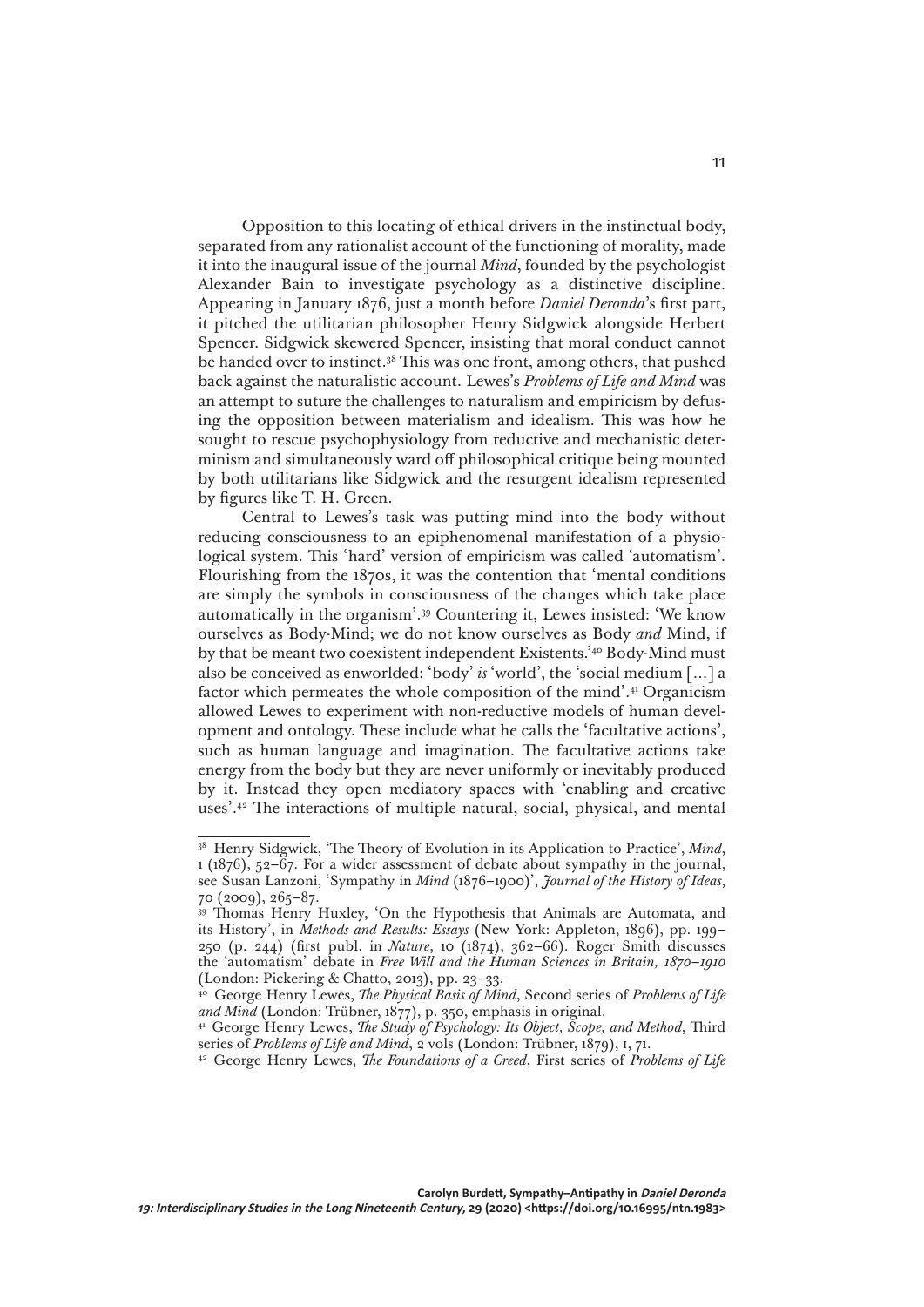environments require 'a synthetic interpretation that will comprise the whole of the factors, past and present'.<sup>43</sup> The body is memory too. We can only speculate how much influence on this aspect of his work his 'differing' partner exerted ('he allows me to differ from him'). We can, though, as I show shortly, see that Eliot was prepared to intervene and change Lewes's text when she judged it tipping towards a reductive determinism.

Daniel's initial advice to Gwendolen during the newly married Grandcourts' New Year's visit to Topping Abbey is quite conventional: 'Try to care for what is best in thought and action — something that is good apart from the accidents of your own lot' (p. 377 (Chap. 36)). The harrowing rebuke from Grandcourt that follows this scene, however, sends Gwendolen straight back into her own body, leaving her unable to imagine defiance because the 'ghostly army at his back' has infiltrated her: 'she might as well have tried to defy the texture of her nerves and the palpitation of her heart' (pp. 378–79). When she next speaks to Daniel, on the last morning of the abbey visit, his new advice now targets her 'Body-Mind': 'Take your fear as a safeguard. It is like quickness of hearing. […] Try to take hold of your sensibility, and use it as if it were a faculty, like vision' (p. 383). Daniel references three different bodily senses in his effort to operationalize moral functioning in Gwendolen. But physicalizing her sensibility has a very different effect to that intended by Daniel as evidenced in her confession of the (potential) moral catastrophe when her hated husband drowns. Evoking yet another sense  $-$  'I wanted to kill  $-$  it was as strong as thirst'  $-$  she cries out confirmation that 'I did, I did kill him in my thoughts', as if she has been tutored that the distinction between mental thought and bodily act is illusory (pp. 582, 586 (Chap. 56)). Gwendolen is propelled by a Body-Mind force of antipathy. The question of her responsibility, though, is one of the vanishing points of the text. Daniel legislates on it as a proxy for an external law but in doing so further internalizes Gwendolen's punishment. We are returned to *Daniel Deronda*'s terrifying, Gothic opening epigraph — 'Let thy chief terror be of thine own soul' — with its invitation or injunction to face what of human selves and histories resists meliorative improvement.

## **Occult and unconscious**

In *Daniel Deronda* there are no longer bodies containing hearts that can be pressed upon, metaphorically, as the repository of moral and divine

*and Mind*, 2 vols (London: Trübner, 1874), i, 139. See also, Rick Rylance, *Victorian Psychology and British Culture, 1850–1880* (Oxford: Oxford University Press, 2000). <sup>43</sup> George Henry Lewes, 'Spiritualism and Materialism', Part II, *Fortnightly Review*, May 1876, pp. 707–19 (p. 707).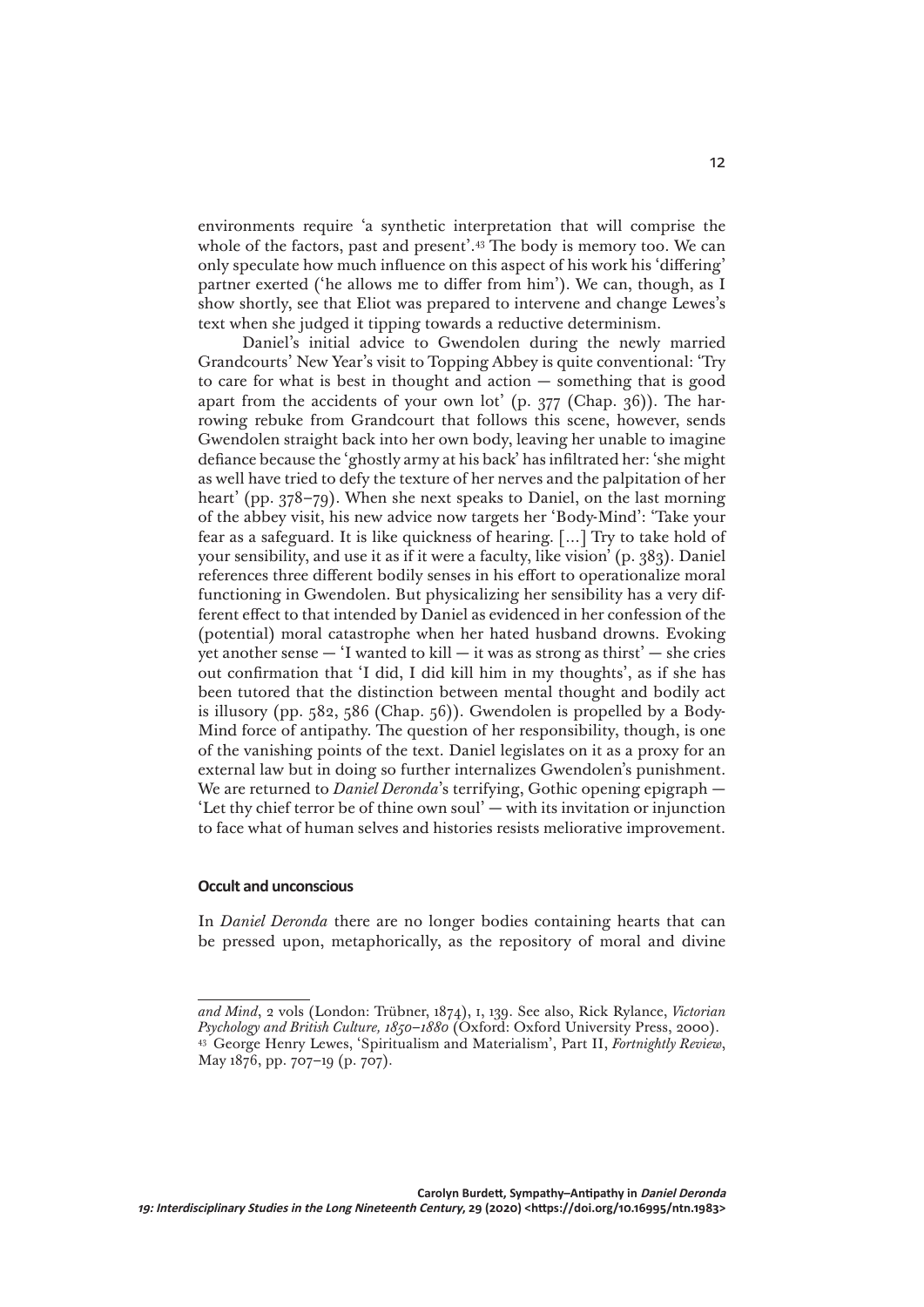feeling.44 Instead there are the intensities of complex organisms, their sensational and perceptive capacities, and a 'strange spiritual chemistry going on within', attracting or repelling (p. 266 (Chap. 28)). The ironic passage in which the latter phrase appears warns readers against believing they can adequately understand Grandcourt by the appearance of his languid motionlessness: he is as incalculable in his actions as a 'navvy waking from sleep and without malice heaving a stone to crush the life out of his still sleeping comrade' (p. 266). What force does Eliot intend to signal here in this unexpected scenario? The act cannot be understood by an onlooker but nor is it comprehended by the perpetrator who feels no malice.

Spinoza writes of how we 'love or hate some things without any cause known to us, but merely from sympathy and antipathy'.45 Gwendolen, as I have already noted, is 'subject to physical antipathies' (p. 100 (Chap. 11)).<sup>46</sup> 'I can't love people. I hate them', she sobs to her mother (p. 68 (Chap. 7)). 'I have not been fond of people', she tells Daniel, without knowing why (p.  $381$  (Chap.  $36$ )).<sup>47</sup> For the early modern mechanistic paradigms that Spinoza helped develop and that ushered in the sovereign domain of reason, all effects have causes. A sympathy or antipathy that has no cause must be illegitimate and Spinoza explicitly condemns the appeal to 'occult' qualities of things. Nevertheless, as Ryan Patrick Hanley argues, there is ambiguity in his conception of how sympathetic connection to distant phenomena is made: association, metaphor, and memory haunt the body and propel it in strange ways (pp. 175–76). Simon During has shown how risky is the effort to account naturalistically for occult phenomena in order to preserve a spiritual force for rationalism — something he calls 'weak Spinozism'. For During this manoeuvre is likely to make 'certain questions — about  $\lceil \ldots \rceil$  the relation between mind and matter  $\lceil \ldots \rceil$  acquire a new and still potentially magical interest'.48

<sup>44</sup> In *The Mill on the Floss*, ed. by A. S. Byatt (London: Penguin, 2003), Maggie Tulliver feels the past as affect 'pressing on [her] heart' when refusing to stay with Stephen Guest (p. 496 (Book 6, Chap. 14)).

<sup>45</sup> Quoted in Ryan Patrick Hanley, 'The Eighteenth-Century Context of Sympathy from Spinoza to Kant', in *Sympathy*, ed. by Schliesser, pp. 171–98 (p. 175).

<sup>&</sup>lt;sup>46</sup> I have already noted that the most ready and violent antipathy is felt for Lush, a man whose name also means a stroke or blow. Lush combines complacent selfinterestedness with an obscure sexual threat. He is described as 'a very large cigar' (p. 477 (Chap. 45)).

 $47$  Readers find the not knowing hardest to bear, hence the accounts of child abuse that provide an acceptable backstory and motive for Gwendolen's antipathies. See Margaret Loewen Reimer, 'The Spoiled Child: What Happened to Gwendolen Harleth?', *Cambridge Quarterly*, 36 (2007), 33–50.

<sup>48</sup> Simon During, *Modern Enchantments: The Cultural Power of Secular Magic* (Cambridge, MA: Harvard University Press, 2002), pp. 278, 261. Lewes's aim to reconstruct metaphysics on an empirical basis shares some aims and qualities of 'weak Spinozism'.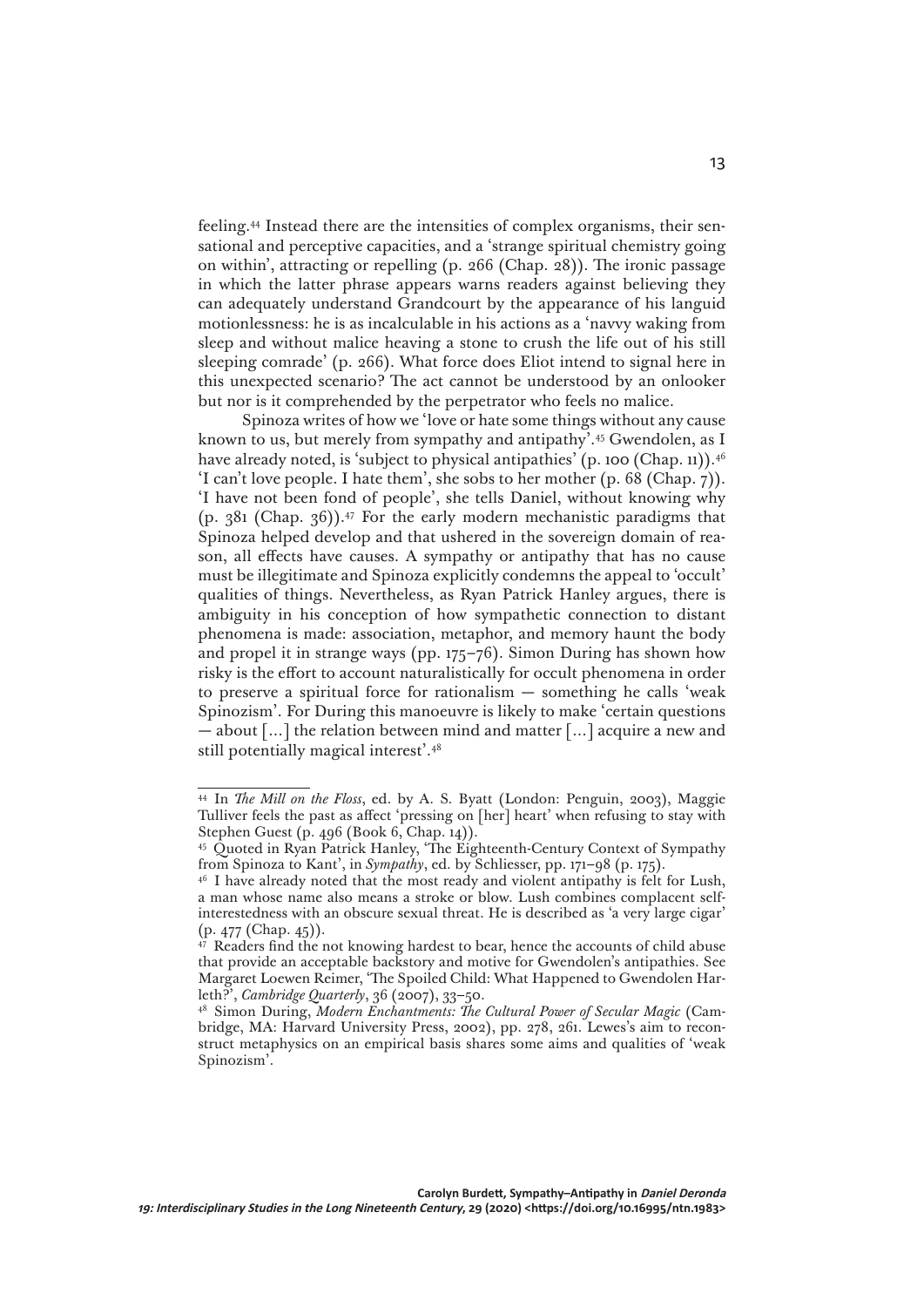Eliot does not explicitly make this 'weak Spinozist' gesture in the manner of the men who formed the Society for Psychical Research in the early 1880s and who she and Lewes visited in Cambridge in 1873.49 But she plays with its possibilities in the resurrection of occult sympathy that tinges the description of Daniel's half-conscious animistic fantasy that he can identify with external objects until 'his own personality would be no less outside him than the landscape' (p. 158 (Chap. 17)), or, more strongly, characterizes Mordecai's 'second sight'. Mordecai is described as thinking in images resembling 'genuine dreams in their way of breaking off the passage from the known to the unknown', replicating in this mysterious gap the occult mode of unseen connection (p. 400 (Chap. 38)). Dreaming also points to the final element that I argue shapes Eliot's treatment in *Daniel Deronda* of the psychological force of sympathy's other side, antipathy: the unconscious. Although some critics have enjoyed identifying in Eliot's acuity about mental life a precursor to Freudian psychoanalysis, there is no real need to do so. As Matt ffytche has shown, the conceptualization of an unconscious was fully part of the nineteenth century, embedded in its social, political, and cultural dynamics and the philosophies of selfhood which sought to make sense of them.<sup>50</sup> The unconscious is one of the forces that undoes biological and naturalistic reductiveness and Eliot uses it to dramatize limits to reason *and* deterministic biology.

New scientific ideas about consciousness and its limits occur throughout *Daniel Deronda*, from the reference to the 'double consciousness' of Daniel's mother in her 'sincere acting' — her womanliness as masquerade — through to the choice of horse, bit, and bridle to describe the power dynamics within the Grandcourt marriage (p. 529 (Chap. 51)).51 The physiologist William Benjamin Carpenter used the same image to describe how attention is directed in mental life  $-$  as a horse 'under the guidance and control of a skilful rider'  $-$  in his influential accounts of 'unconscious cerebration'.52 Gwendolen, a skilled horsewoman, reaches with ease for the metaphor in her naive conviction that marrying Grandcourt would permit her to 'mount the chariot and drive the plunging horses herself', and retain

<sup>49</sup> During discusses this trip to see Frederic Myers where Eliot and Lewes also met Edmund Gurney (pp. 273–74). It is recorded in Lewes's diary, 19–21 May 1873, in *Eliot Letters*, ed. by Haight, v, 409–10.

<sup>&</sup>lt;sup>50</sup> 'A complete understanding of the rationale for the development of the unconscious in the nineteenth century would require nothing less than a cultural history of the nineteenth century itself.' Matt ffytche, *The Foundation of the Unconscious: Schelling, Freud and the Birth of the Modern Psyche* (Cambridge: Cambridge University Press, 2012), p. 9.

<sup>51</sup> Joan Riviere, 'Womanliness as a Masquerade', *International Journal of Psychoanalysis*, 10 (1929), 303–13.

<sup>52</sup> William Benjamin Carpenter, 'Principles of Mental Physiology' (1874), in *Embodied Selves: An Anthology of Psychological Texts 1830–1890*, ed. by Jenny Bourne Taylor and Sally Shuttleworth (Oxford: Clarendon Press, 1998), pp. 95–101 (p. 96).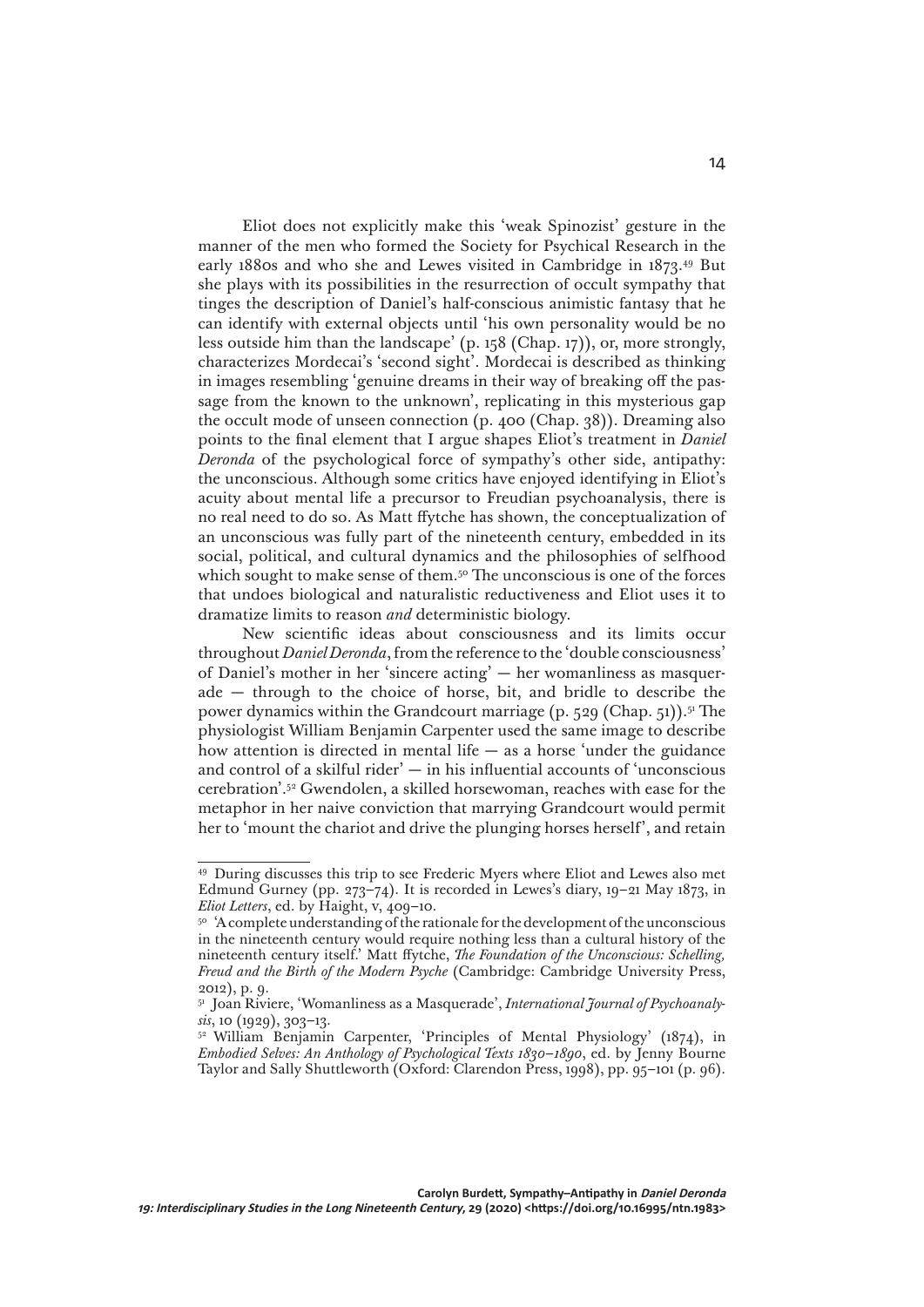control over her life (p. 113 (Chap. 13)). Instead she is to be 'brought to kneel down like a horse under training' until Grandcourt is 'perfectly satisfied that he held his wife with bit and bridle' (p.  $266$  (Chap.  $28$ ); p. 573 (Chap. 54)). Conscious will can be used in all sorts of ways: here it is refracted through social power that, exerted in the intimate setting of the home, is tyrannical and limitless.

In Lewes's manuscript notes for the volume of *Problems of Life and Mind* most obviously dedicated to psychology — *The Study of Psychology* he quotes from the epigraph to *Daniel Deronda* I have already cited: 'Let thy chief terror be of thine own soul.' When, following his death, Eliot revised the section in which it appears — on 'The Moral Sense' — she takes it out. It is not surprising she does so, given the overall tenor of the revisions she makes to this section. The literary scholar K. K. Collins, who reprinted Lewes's original manuscript alongside Eliot's revisions in 1978, glosses them as Eliot replacing Darwin with Kant.53 Eliot excises Darwin's account of sympathy that Lewes quotes extensively to support the case for the instinctual origins of moral conduct; she replaces it with a modified version of a moral self, founded both on and by authoritative reason. Without the rebalancing that Lewes had undertaken in key parts of *Problems of Life and Mind*, made to choose between a body pre-scripted by social instinct and a reflective mind, Eliot favours critical reason as a sounder foundation for moral life.

But she also replaces the excised epigraph with a fragment from Wordsworth's *The Excursion*. Wordsworth is a reminder of what gets expelled or downgraded by reason: emotion and moral sentiment. John Stuart Mill also famously admired Wordsworth and used his influence to modify the mechanistic 'chains' of ideas and sensations of associationist psychology. Wordsworth helps Mill to envisage a self endowed with hidden, inner sources of moral autonomy, the 'inward forces which make [the individual] a living thing'.54

This is the Romantic grounding of self in the unconscious. The self can make a foundational gesture but it is not a Kantian one; instead it can be done only on the basis of the lostness, secrecy, and obscurity of the originary moment. The unconscious allows the self's home within itself but it is an *unheimlich* one. For ffytche, this account of self-foundation is elaborated most fully in the *Naturphilosophie* of F. W. J. Schelling and he

<sup>53</sup> K. K. Collins, 'G. H. Lewes Revised: George Eliot and the Moral Sense', *Victorian Studies*, 21 (1978), 463–92. Collins eventually argues that Eliot is trying to preserve in her account *both* moral reason and moral sentiment.

<sup>54</sup> John Stuart Mill, *On Liberty*, People's edn (London: Longmans, Green, 1867), p. 34. This point about Mill is made by ffytche (p. 233), who cites Wordsworth's 'shadowy recollections', 'thoughts that lie too deep', 'vanishings' and birth that is 'sleep and a forgetting' from 'Ode: Intimations of Immortality from Recollections of Early Childhood'.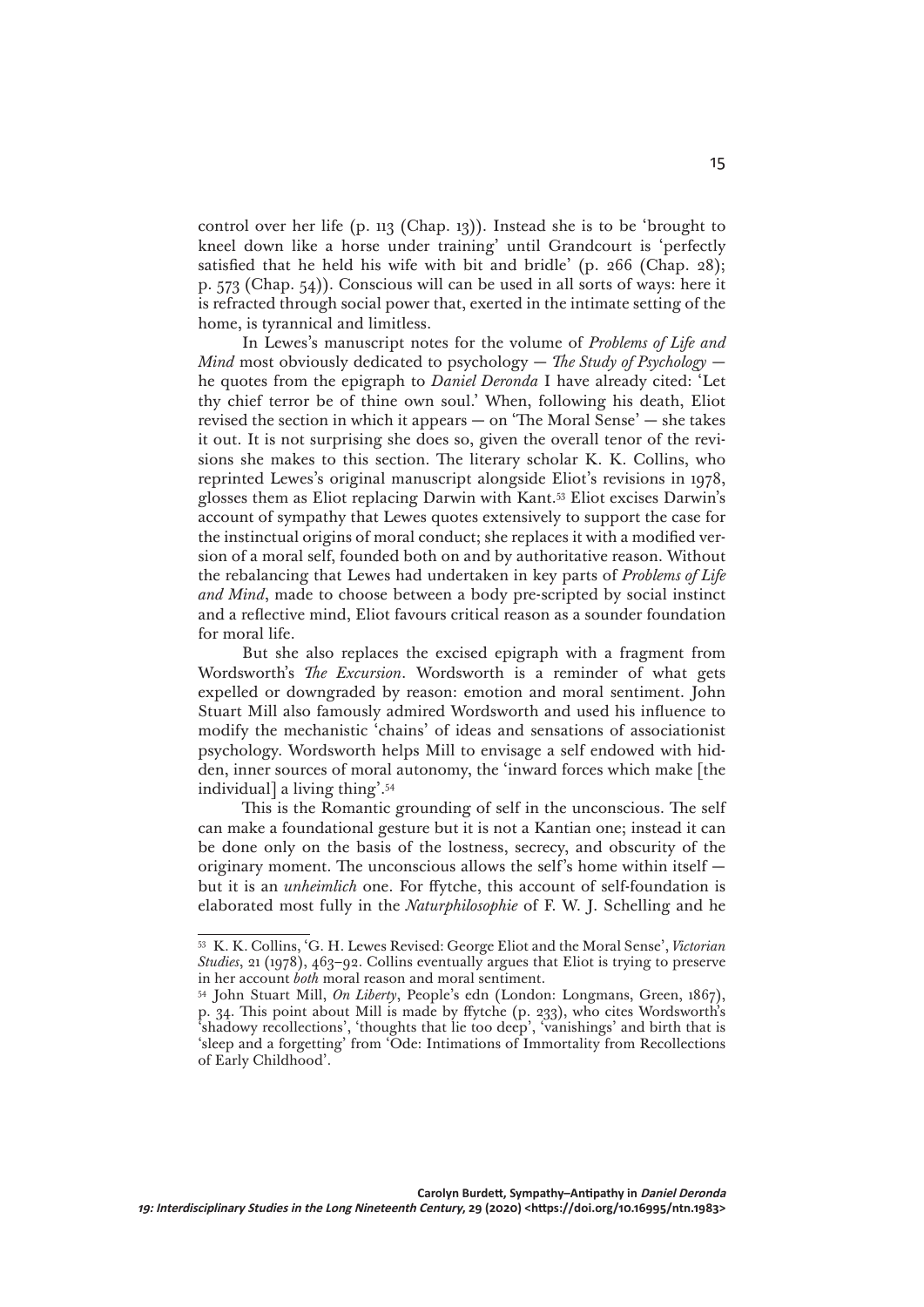cites Emerson, who read Schelling in the 1840s, writing of needing 'a bit of night, of chaos, of *Abgrund*' to found the self. By the end of the nineteenth century these modern imaginings of self had been given firm cultural location in late-Victorian Gothic literature as it aligned the idea of the unconscious with deep history, primeval instincts, inheritance, and memory and pressed into exploratory service supernatural and occult imaginings.55

*Daniel Deronda*'s epigraph warns from the novel's outset of something recalcitrant in or of the self that is not amenable to reason. But if turning one's own terror into self-censorship is the only response to this plight, where does this leave Gwendolen, and where does it leave readers of the novel? How do we avoid becoming Grandcourt, satisfied that Gwendolen can be 'brought to kneel down like a horse under training' in moral recovery? And is this also what Daniel Deronda tries to do to her? Eliot holds off fully replicating Grandcourt's sadism but she does not escape it, nor does Daniel — 'I am cruel too, I am cruel', he groans (p. 679  $(Chap. 69)$  – and nor do we.

The occult forces I have been describing, and the linking of both sympathy and antipathy with something that escapes reason, help explain why *Daniel Deronda* is a different reading experience from Eliot's previous fictions. There is real unsettling in this novel — 'the upheaval of *Daniel Deronda*', as Isobel Armstrong expresses it (*Novel Politics*, p. 166). Though in the novel we recognize much that seems familiar from Eliot's previous novelistic worlds, these recognizable moments are also disturbed and unsettled by the Gothic or occult elements that circulate through the novel. The latter are rarely given free rein (except when contained by an alternative structure, as they are in Mordecai's case by Jewish text and doctrine). Mostly, they move uneasily, like ghosts or portents, colliding with moments of familiar moral conclusion.

Thus, when we are prompted, early in the novel, to 'pity that Offendene is not the home of Miss Harleth's childhood', we are on familiar ground the stabilizing ground of family and community that can hold social and moral value intact: 'A human life, I think, should be well rooted in some spot of a native land', the narrator confirms  $(p. 15 (Chap. 3))$ . Towards the end of the novel this passage is recalled as Gwendolen returns in her thoughts to Offendene — though she is physically as displaced as ever, on a 'foreign train', during one of its 'long unaccountable pauses' (p. 641 (Chap. 64)). The passage begins with touching witness to her new-found sensitivity to the sensory and emotional qualities of place so 'that brief experience of a quiet home' is felt now as 'restful escape […], the breath of morning and the unreproaching voice of birds'. Again, this is familiar Eliot territory, aesthetically, psychologically, and morally, offering the slender

<sup>55</sup> This is the main argument of ffytche's book, on which I draw here. Quoted matter is at pp. 203–04.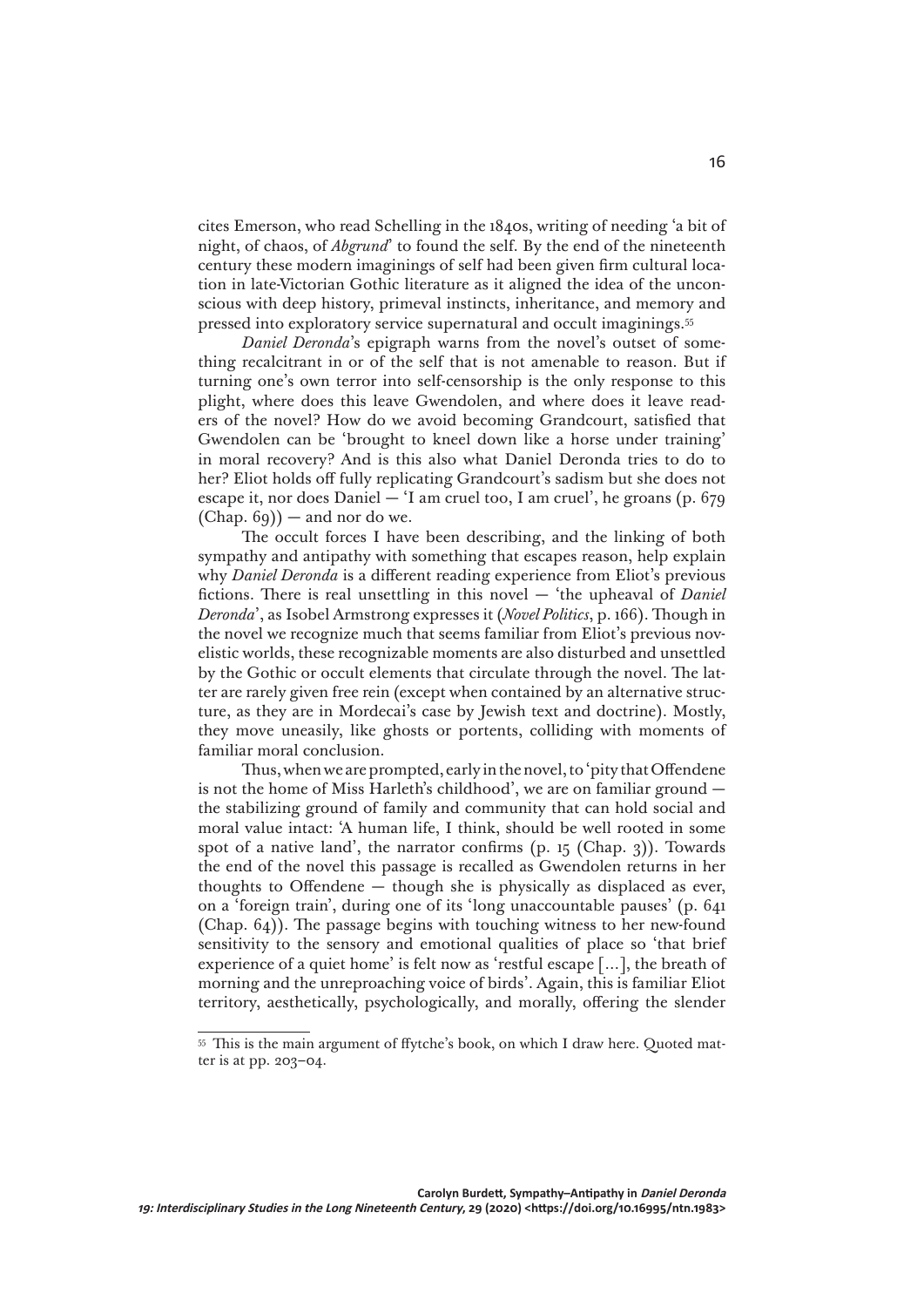promise of a recuperative space for Gwendolen, now life-educated to value quiet home affections. But the passage's ending could belong in no other Eliot novel, knocking aside the meliorative moment (and its conservative resonances) to reassert the 'lure through a long Satanic masquerade', the end of which Gwendolen sees out 'in shrieking fear lest she herself had become one of the evil spirits who were dropping their human mummery and hissing around her with serpent tongues' (p. 641). We cannot easily return from this to the comfort and stabilization of place and home: for readers, as much as for Gwendolen herself, if it is available at all in this paragraph it is only through active effort to foreclose on the terror and the violence.56

Gwendolen responds to the terror by introjecting Daniel: 'in some mysterious way he was becoming a part of her conscience' (p. 350 (Chap. 35)). But this process requires an ever-increasing nearness, as if antipathy can only by countered by a sympathy that entirely assimilates self and other in magical affinity. 'Sympathy transforms', Foucault writes of its occult form. 'It alters, but in the direction of identity' (p. 24). In the aftermath of Grandcourt's drowning Gwendolen repeats her refrain as the most urgent of questions: 'You will not forsake me?'. It prompts Daniel's fall to ethical failure as he struggles to respond to an unlimited demand, 'making an indefinite promise to an indefinite hope' (p. 590 (Chap. 57)). 'You must be near', Gwendolen insists, anxiously seeking confirmation of togetherness, 'we shall all go to England?'. His hedging answer prolongs the wrenching revelations when finally Gwendolen is forced fully to confront the fact that his is a different story to hers.

It is only Gwendolen who fails to know that 'she was thinking of Deronda more than he was thinking of her', a gendered difference that Eliot repeatedly underscores (p. 461 (Chap. 44)). In the final, near unbearable scene between them when she finds this out, experiencing herself 'reduced to a mere speck' and finally forsaken, Daniel promises proximity: 'I shall be more with you than I used to be', he says: 'we can perhaps never see each other again. But our minds may get nearer' (pp. 677, 679 (Chap. 69)).

17

<sup>&</sup>lt;sup>56</sup> There are many other examples that function in a similar way, even outside an explicitly 'occult' register. Compare, for example, another of Daniel's conventional utterances about duty — which also gains meaning in relation to the wider importance of 'organicism' in both Eliot's and Lewes's work. Once she begins to act with 'penitential, loving purpose', Daniel tells Gwendolen: 'You will find your life growing like a plant' (p. 647 (Chap. 65)). But compare Gwendolen's own deployment of the metaphor in an earlier and uneasy courtship scene with Grandcourt where she contrasts gendered life expectations: 'We must stay where we grow, or where the gardeners like to transplant us […]. That is my notion about the plants: they are often bored, and that is the reason why some of them have got poisonous' (p. 111 (Chap. 13)). Plants, like humans, grow in many different ways, depending on constitution, environment, experience, and their unpredictable interactions.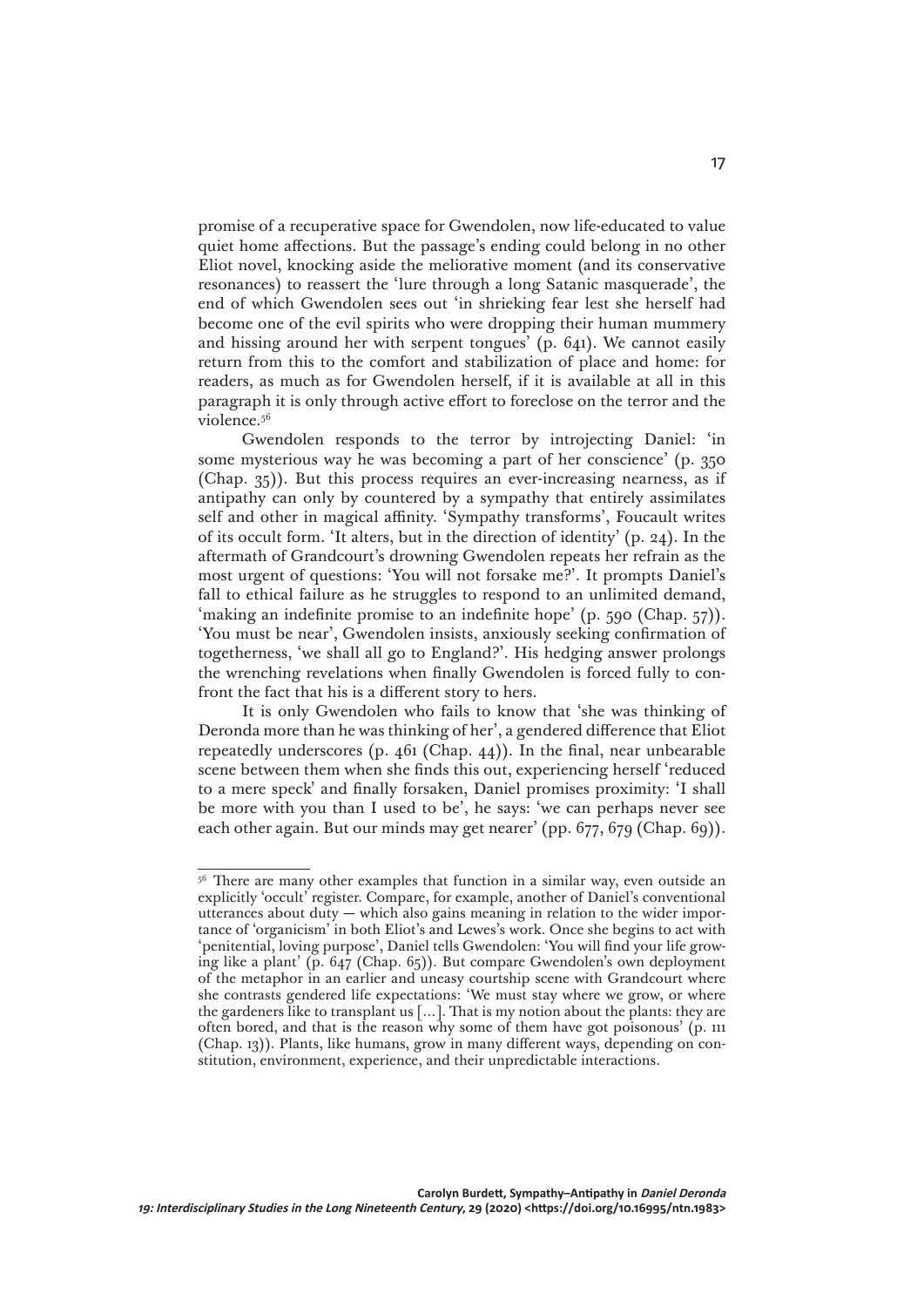Adela Pinch reads this moment optimistically. She sees it as confirmation of the fact that they have been and will be able to think about each other and to hold each other in mind.57 Daniel, though, feels otherwise (and so do I). Gwendolen's 'look of grief' 'made him hate his own words'. They have 'the hardness of easy consolation' (p. 679). Perhaps the problem for Daniel who does, after all, say much that is conventional and even banal — is that he is quoting 'George Eliot'. Eliot feared recycled words for herself, too: 'I am haunted by the fear I am only saying again what I have already said.'58 More important is that Daniel is quoting Eliot from the 1850s. The ethic of the sympathy that she promotes in that decade is not entirely superseded but nor is it any longer fully adequate. If we understand sympathy as constitutively joined with antipathy it becomes part of the human problem as well as the answer.

In the extraordinary passages where Daniel and Mordecai meet, the question of the former's sympathy and truthfulness is for him always on the line. But this means nothing at all to Mordecai, whose attraction to Daniel works on an entirely different axis of connection that I have been calling 'occult'. When Daniel responds, trying to hedge his commitments, to Mordecai's description of 'the doctrine of the Cabbala' as souls reborn into a new body, 'he tried to make it truthful; but for Mordecai's ear it was inevitably filled with unspoken meanings' (p. 455 (Chap. 43)). They miss each other at this point. By the novel's end, however, and facilitated by multiple forms of inheritance, Daniel transfers to the alternative sympathy axis in the culmination of Mordecai's five-year wait to see his wish outside him. Mordecai's death is the 'divine kiss which is both parting and reunion [...]. Where thou goest Daniel, I shall go. [...] Have I not breathed my soul into you? We shall live together', are his final words (p. 683 (Chap. 70)). A spiritual language of breath cannot entirely mute the eroticism of this moment (or the material imagery of transfusion that Eliot made use of in *The Lifted Veil* (1859)). Erotic attraction models the force by which separate entities are drawn 'together and communicate with one another without a break' (like something mad or unbound in erotic love) (Foucault, p. 24). After the 'prophetic' meeting at Blackfriars Bridge, when Mordecai and Daniel return together to Mr Ram's bookshop, they face each other 'with as intense a consciousness as if they had been two undeclared lovers' (p. 418 (Chap. 40)).

<sup>57</sup> Adela Pinch, *Thinking About Other People in Nineteenth-Century British Fiction* (Cambridge: Cambridge University Press, 2010), pp. 139–69.

<sup>58</sup> Letter to Alexander Main, 9 November 1871, in *Eliot Letters*, ed. by Haight, v, 212. Main published the much circulated *Wise, Witty, and Tender Sayings* (1873), excerpted from Eliot's prose and poetry. For discussion of Eliot's fear of repetition and overproduction in the literary marketplace and of parroting herself, see Rosemarie Bodenheimer, *The Real Life of Mary Ann Evans: George Eliot, Her Letters and Fiction* (Ithaca: Cornell University Press, 1994), pp. 161–88.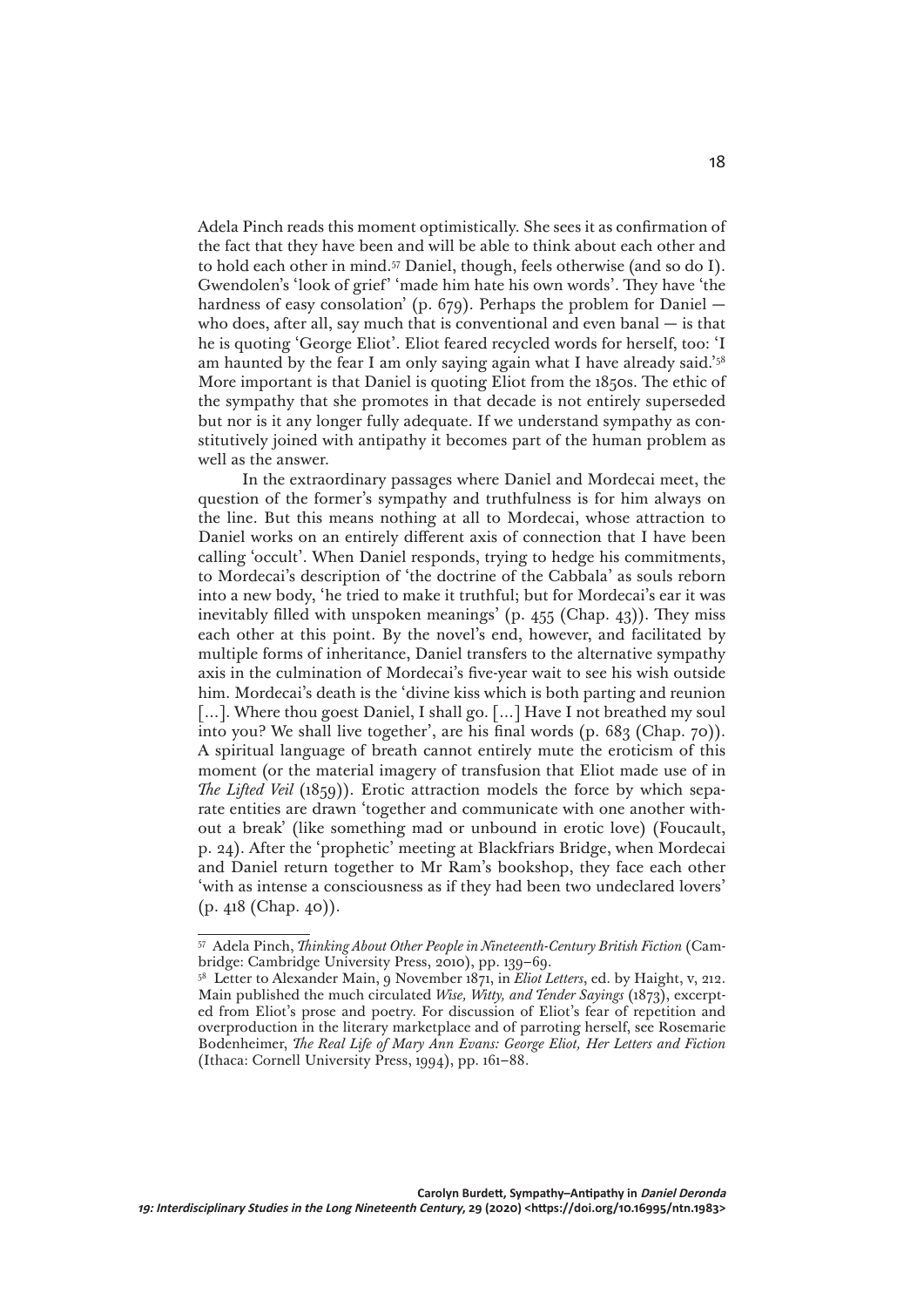The three entwined figures at the novel's end also intriguingly point to another of Daniel's mythic or literary 'ideal' identities. Prince Camaralzaman, from *The Arabian Nights*, is the figure the Meyrick sisters choose to paint him as after first meeting him (p. 154 (Chap. 16)). Mab regularly refers to him as 'Prince Camaralzaman' and, on her first morning in the Meyricks' house, to Mirah as 'Queen Budoor' (p. 174 (Chap. 20)). The *Arabian Nights* story ends happily, with the prince reunited with his beloved wife, the Princess Badoura (or Budoor), and proclaimed king — though only after he agrees also to marry King Armanos's daughter who Badoura had illegitimately married pretending to be Camaralzaman. The queens live together 'in true sisterly harmony' each presenting Camaralzaman with a son.59

If, unlike Prince Camaralzaman, Daniel Deronda does not end the novel with two wives he does get two siblings. It is also the case that two wives is a scenario that he actively keeps open — at least for a while. 'Budoor' or Mirah is aware of the possibility and it gives rise to her own moment of antipathy.<sup>60</sup> It is the only moment in which she (almost) fractures harmony with her beloved brother by disagreeing with him and causing something like an argument. Jealousy is the root of Mirah's antipathy — 'a cruel heart of jealousy' that concentrates her 'repugnance' on an 'evil' Gwendolen (p. 617 (Chap. 61)). She challenges Mordecai's conviction that 'women are specially framed' for 'renouncing', an assertion he illustrates by a story from the Midrash. It tells of a Jewish woman in love with a Gentile king who enters prison to change clothes with another woman condemned to death who is loved by the king. By dying in the other woman's place, she proves the superiority of her own love by preserving the king's favourite. 'This is the surpassing love', Mordecai concludes, 'that loses self in the object of love.' For Mirah, though, this is interpretatively inept: the fable is about a *moral* killing of the rival that in the same stroke also intends to punish the king: 'No, Ezra, no […] that was not it. She wanted the king when she was dead to know what she had done, and feel that she was better than the other.' She wants (like Mirah) 'to conquer' (p. 618). Mirah understands human love better than Mordecai does: she grasps its imbrication with hate. The egoism that blocks an understanding of another in Eliot's previous novels is not the entire point here. *Daniel Deronda* sensitizes us to something obdurate about fear and hatred and the dread that follows. A sympathy that cannot admit its constitutive connection to antipathy will no longer do.

<sup>59</sup> 'Camaralzaman and Badoura', in *The Arabian Nights Entertainments*, ed. by Andrew Lang (London: Longmans, 1898), pp. 216–66 (p. 266).

<sup>&</sup>lt;sup>60</sup> See Josephine McDonagh's article in this issue of 19 for Mirah in relation to the Medea myth.